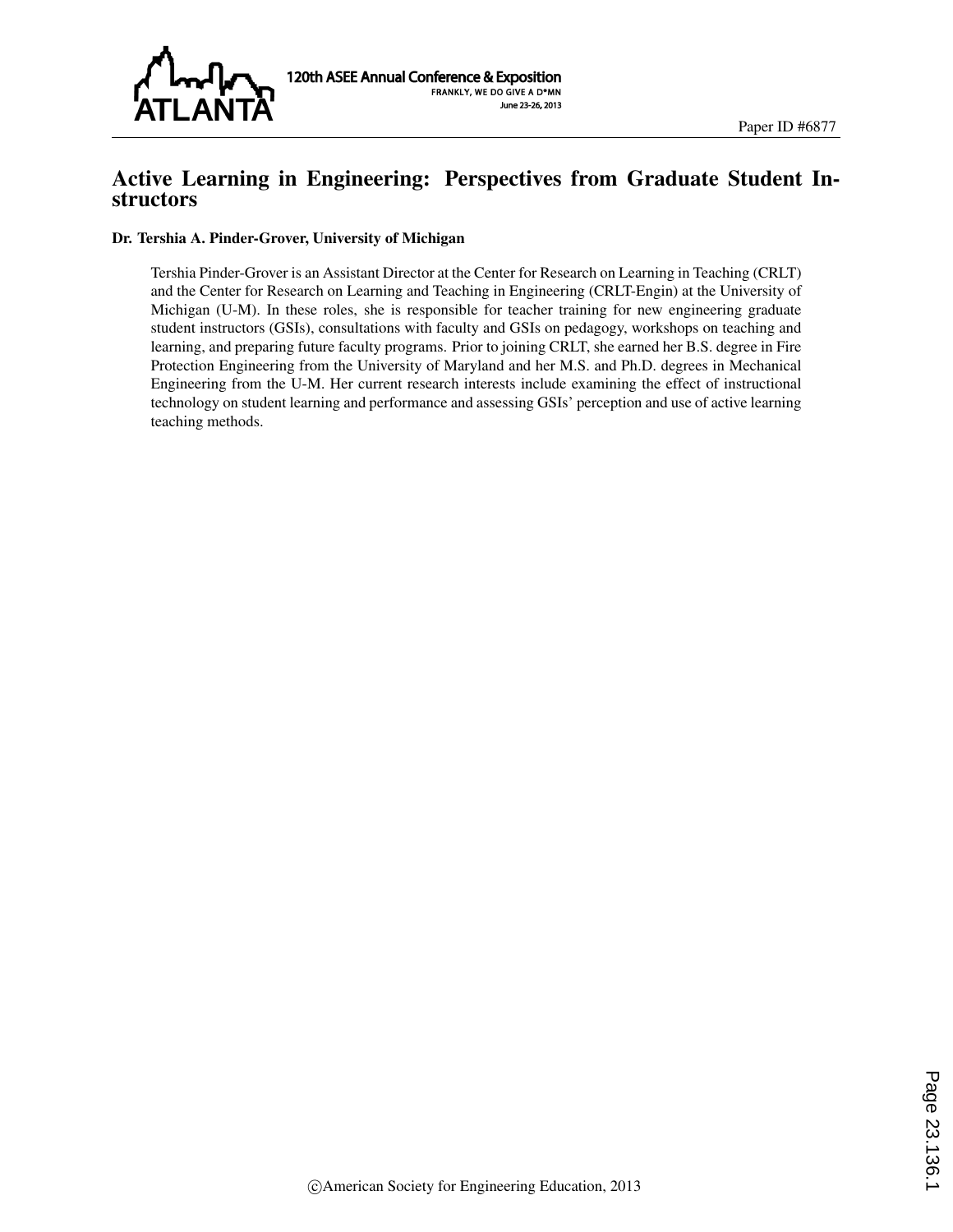# **Active Learning in Engineering: Perspectives from Graduate Student Instructors**

## Abstract

At large research universities, graduate students are often employed as teaching assistants (TAs) or graduate student instructors (GSIs) to support the educational mission of these institutions. In order to maintain a high quality of teaching, and to provide opportunities for graduate students to grow as teachers, the College of Engineering at the University of Michigan requires all new TAs to participate in a one-day training session prior to the start of the term and a follow-up practice teaching session focusing on active learning teaching methods later in the term. The purpose of this paper is to explore engineering graduate students' perceptions of their teaching experiences, especially their use of active learning teaching methods at a large public research university. This paper investigates how graduate student instructors describe and use 'active learning' in their classes, and identifies potential factors that may contribute to the likelihood that a graduate student instructor will adopt these techniques in their teaching practice.

To address these topics, all engineering TAs were invited to participate in an online survey which collected data about their teaching experiences (including terms of teaching and responsibilities), their definition of "active learning," and their use of these teaching methods. The data shows that the majority of respondents value "good teaching" and can articulate how they apply active learning in their classes. Further, the majority apply these approaches at least once per week and believe they are "somewhat successful" or "very successful" with their implementation. Those respondents who *did not* use active learning were unsure how to use these methods in their specific class, believe that their teaching responsibilities did not allow them to use these approaches, or did not feel as though active learning was necessary. This paper examines these responses further to determine whether or not their teaching responsibilities, their confidence with a variety of teaching-related tasks (e.g., lesson planning, working with students, etc.), and use of teaching peer mentors influence their decisions to incorporate active learning into their teaching practice. Recommendations for faculty supervisors and TA training program organizers are provided.

## 1. Introduction

Equipping graduate students with the skills they need to succeed in an academic career is a paramount issue in engineering education. There has been much concern that while graduate students receive extensive support in developing themselves as research scholars, there are few opportunities for them to receive training on how to teach.<sup>5,10,24</sup> Further, the recommendation in the Educating the Engineer of 2020 (p. 92) calls for creating learning environments "in which students (1) were more actively engaged than taking notes, (2) focused on problems, design challenges and artifacts in addition to concepts, and (3) often worked with other students to understand and complete assigned tasks.<sup>14</sup><sup>,</sup> Since active learning teaching methods, like the ones mentioned in this report, have been shown to improve student learning<sup>4, 7, 17</sup> and retention<sup>1</sup> preparing engineering instructors to effectively incorporate these methods into their teaching is vital.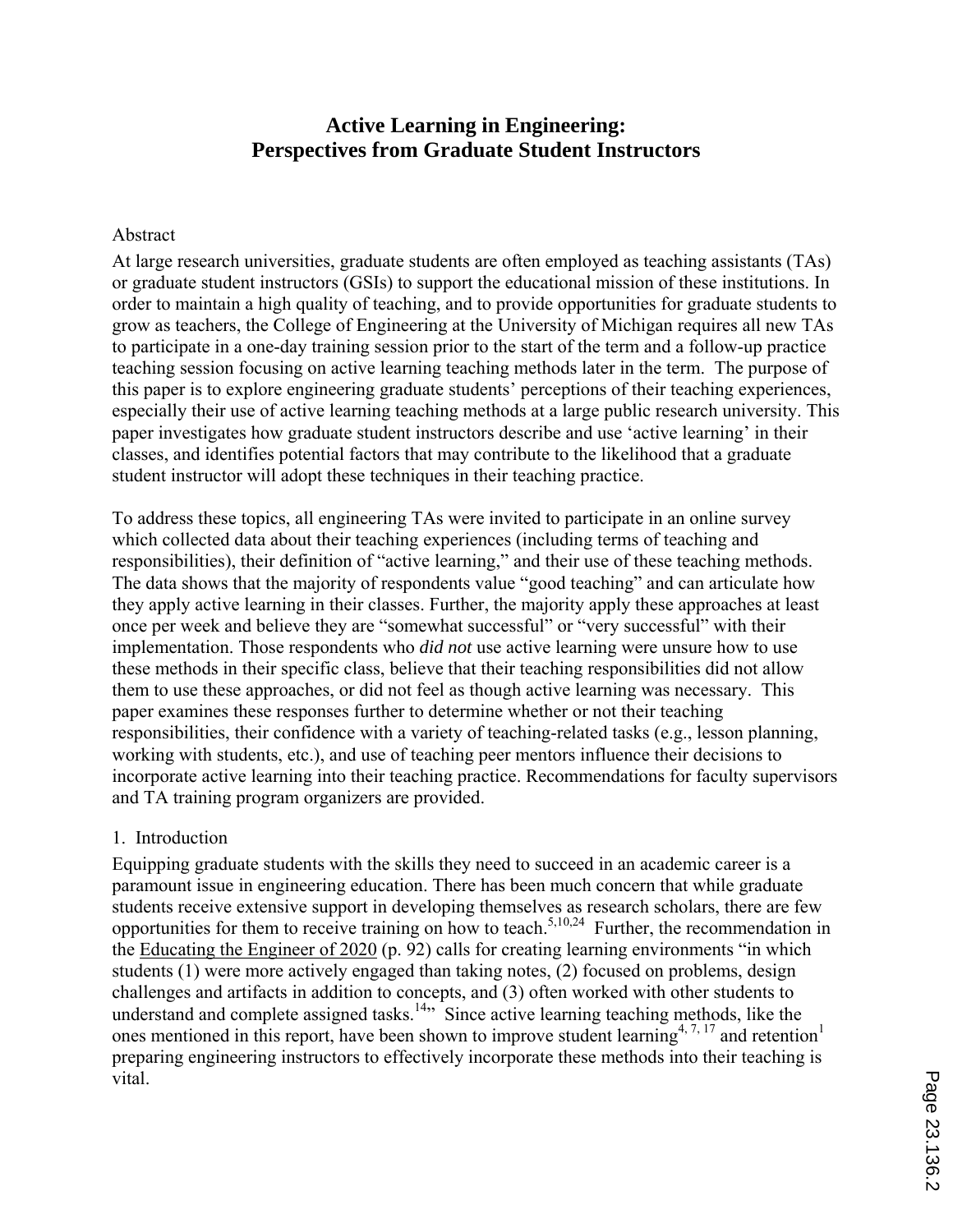The purpose of this paper is to explore engineering graduate students' perceptions of their teaching experiences, especially their use of active learning teaching methods at a large public research university. At this university, all new engineering graduate student instructors or teaching assistants (TAs) are required to participate in an all-day pedagogical training designed by engineering faculty/TA developers prior to the start of classes. Additionally, they are expected to plan and teach a short lesson that includes active learning to a small cohort of their peers. During this practice teaching session, a trained facilitator helps the TA and his/her colleagues reflect on the strengths of the lesson and any areas of improvement. Although a oneday orientation with a follow-up training module may not be as extensive of training as a weeklong orientation or a semester long course, the strategic emphasis on active learning during this orientation warrants a close review. This paper investigates the following research questions focused on TAs and active learning:

- How do graduate student instructors describe 'active learning' and use these teaching methods in their classes?
- What factors contribute to the likelihood that a graduate student instructor will adopt the use of active learning in their teaching practice?

## 2. Background

The College of Engineering at the University of Michigan requires all new graduate student instructors, which is typically 250-300 student instructors per term, to attend a teaching orientation organized by the campus' teaching center (See Appendix A for an agenda). Prior to the start of the term, TAs attend an 8 hour orientation, where they have two opportunities to select a workshop based on their teaching responsibilities. These interactive sessions offer topics such as leading discussions and lab sections, handling office hours, teaching problem solving skills, and grading issues. These workshops are developed by faculty/TA developers from the university's teaching center, but are adapted and co-facilitated by experienced TAs. This peerfacilitation model is an approach recommended by Hollar, Carlson & Spencer (2000) for TA training.<sup>6</sup> These workshops incorporate active learning teaching methods that meet the goals for a particular session so that the facilitators can not only model such approaches as the think-pair share, case studies, role playing, and jigsaw; but they can also deliberately articulate the purpose for using a particular technique during the session. In addition, TAs participate in an interactive theater performance focusing on issues of classroom climate.<sup>8</sup> Participants also receive a packet of resources describing on-campus teaching resources including a  $TA$  guidebook<sup>2</sup> and additional information about academic integrity, university policies on sexual harassment, etc. They meet briefly with their teaching peer mentors, which is a group of experienced TAs who are trained by the teaching center to observe classes, gather student feedback and consult with their peers. The TAs learn more about this program and the teaching-related services that are available to them.<sup>12,</sup> 16,19,20

At this initial training, participants also choose to either present a 5-minute practice teaching lesson or role-play office hour scenarios with a small group of their peers (approximately 5 total TAs and a trained facilitator) based on their teaching responsibilities. Practice teaching (also known as microteaching) is a practice that is recommended by Prieto, Yamokoski, & Meyers (2007) for graduate student development because the practice helps increase TAs' self-efficacy.<sup>21</sup> During the 5-minute practice teaching, TAs plan & present a topic, reflect on their teaching with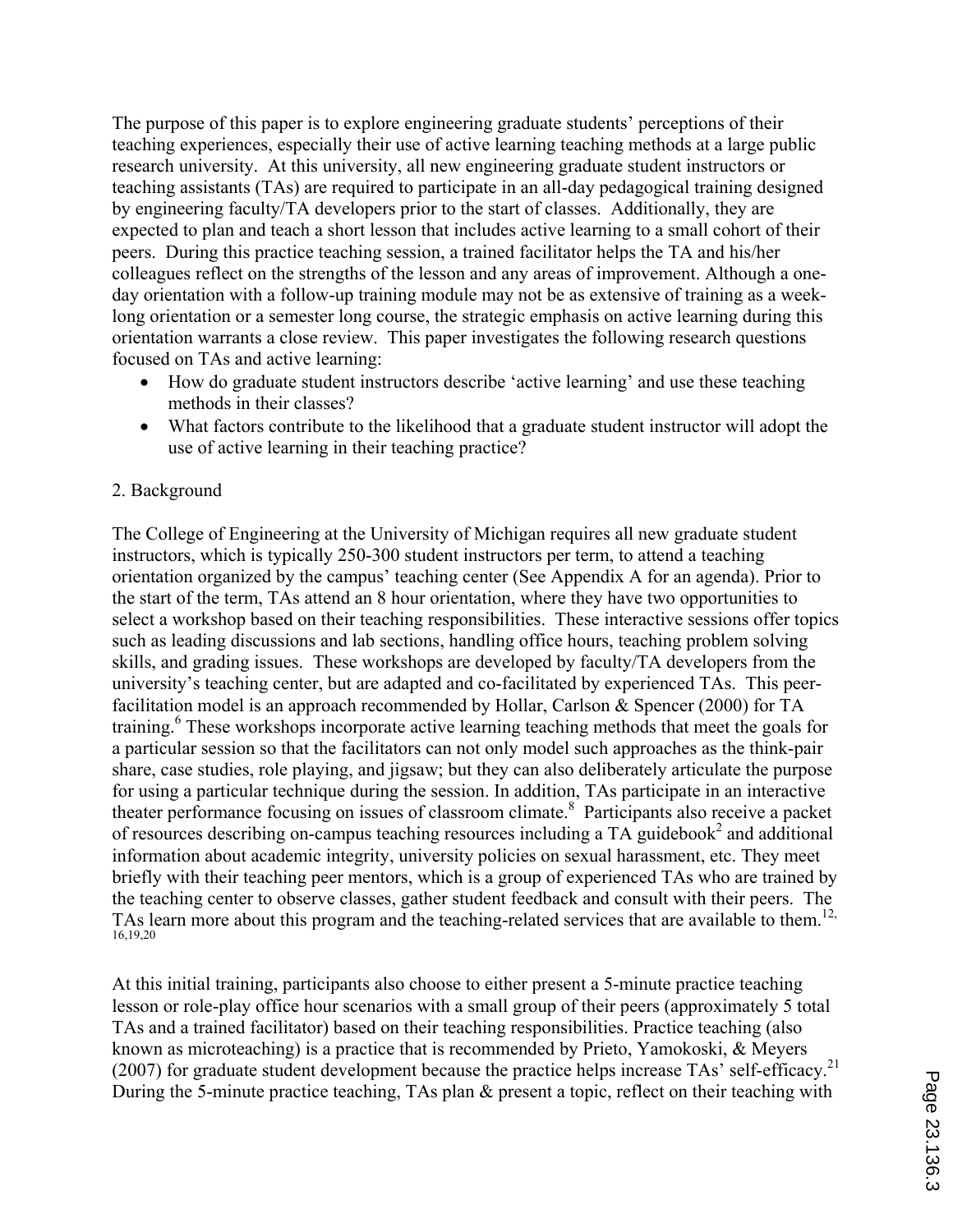the support of a trained facilitator (often a peer teaching mentor) and provide feedback to a small group of their peers about their teaching. For students where English is their second language, we ask students to self-select into microteaching sessions where there is at least one facilitator who is trained to provide English language feedback and pedagogical feedback. Since there are a considerable portion of TAs whose primary duties are to hold office hours, the training for new TAs includes a practice teaching session focusing on office hour interactions. For the 6-minute office hour role play, participants receive a problem statement with an explanation of the solution. They interact with at least two other TAs who play the role of students and have a question about the problem statement or they might ask other types of questions often asked in office hours (e.g., grading concerns, requests to be excused from class, or general advice on study skills and/or career).

Approximately two weeks after the start of the term, TAs participate in an advanced practice teaching session where they prepare a 10-minute lesson incorporating active learning teaching methods.<sup>18</sup> Like the microteaching session that occurs prior to the start of the term, the TAs present a lesson to a small group of their peers and receive feedback. Unlike the earlier microteaching sessions, the TAs may have the opportunity to win a small prize (i.e., \$5 gift certificate) for the TA who incorporates active learning into their lesson most effectively. Since there are many active learning teaching strategies, for the purpose of this TA training, participants are asked to select one of six active learning teaching methods for their lessons: (1) the minute paper, (2) think-pair-share, (3) brainstorming, (4) case studies, (5) inquiry learning, and (6) cooperative groups (See Appendix B for definitions and sample instructor explanations). These methods were chosen to include strategies that are relatively easy to implement as well as strategies that are more involved. The more challenging techniques are provided for those TAs who may have had other teaching experiences prior to their new TA appointment at this institution.

To support their development of a lesson, the participants are introduced to active learning during the main orientation. Specifically, the program organizer who is a faculty developer with an engineering background presents two research studies in order to highlight the performance benefits of these approaches and the range of active learning techniques that can be used to achieve these goals. For example, the study by Ruhl, Hughes, and Schloss (1987) is described to show the effectiveness of three 2-minute pauses during a 45-min class, where students were instructed to review notes and develop questions during these breaks.<sup>22</sup> Student performance, as measured by short term and long term recall, improved in these classes in comparisons to those without a break. The purpose of discussing this study is to show that active learning can be an effective approach that may need little preparation and in-class time to facilitate. In contrast, the second research article depicts a study which required more preparation and in-class time in order to demonstrate the wide range of active learning techniques available to instructors. Laws, Sokoloff, and Thornton (1999) highlight how an inquiry learning approach in an introductory physics class resulted in higher student performance on concept inventory tests.<sup>9</sup> In this study, students were asked to make predictions or define hypothesis, then they were able to view or manipulate a laboratory demonstration. These research studies are only a few of the possible evidence-based research that could be presented to new TAs. Other research describing the benefits of active learning on retention, performance, and attitudes have also been considered for this overview. 4,13,23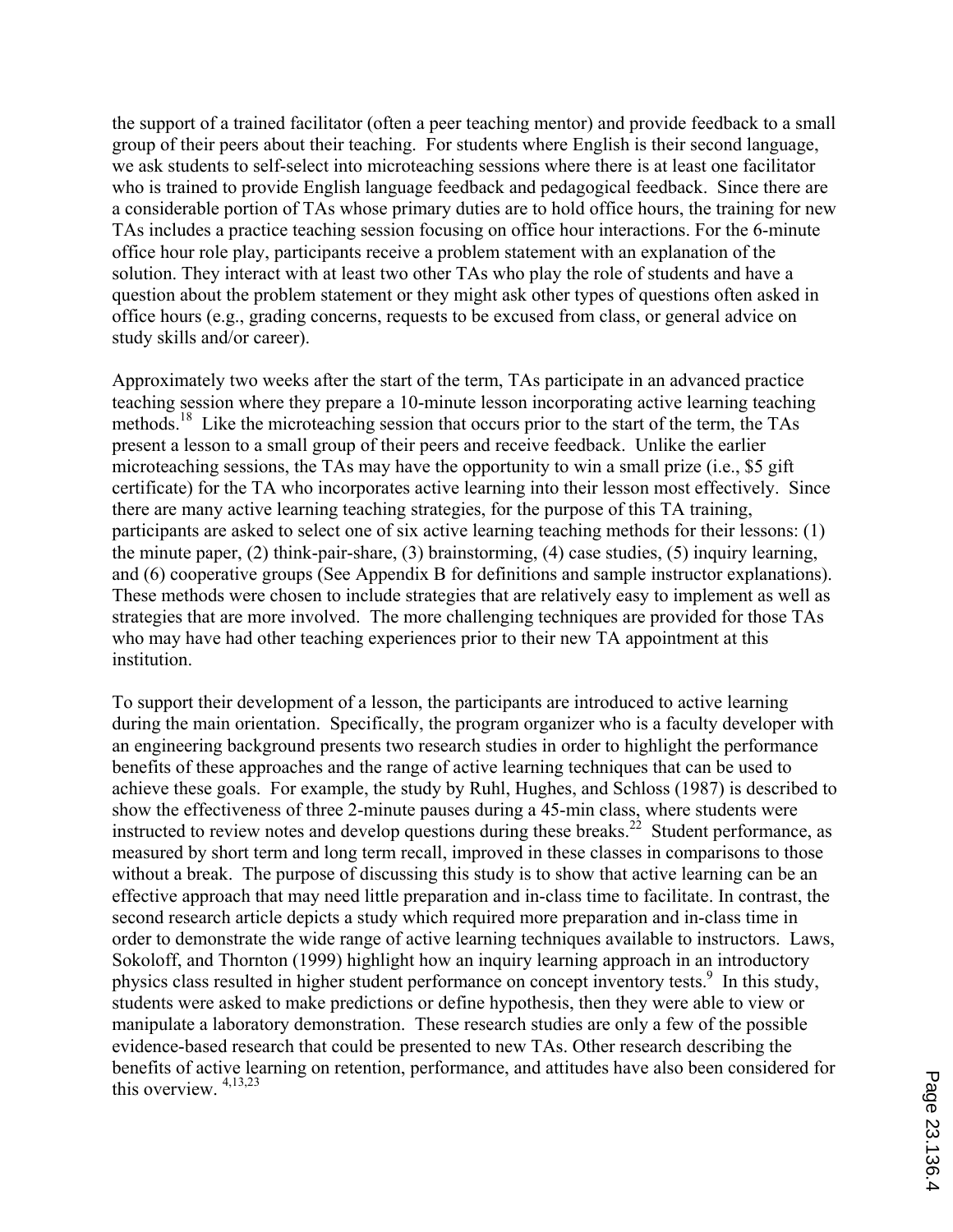During the active learning presentation, the participants also watch a short video clip of a GSI or TA teaching and then the participants brainstorm ways to make the class session more interactive. At this point, the presenter briefly describes the six active learning teaching methods they will use during their advanced practice teaching session at the end of the term. Finally, TAs receive a handout specifying engineering specific examples of how these teaching methods are enacted in engineering courses and are provided with links to videos showing TAs conducting microteaching lessons with active learning.<sup>3</sup>

## 3. Methodology

After obtaining approval from the university's institutional review board, 213 Engineering graduate student instructors were invited to participate in an online survey developed in SurveyMonkey (73 respondents, 34% response rate). The survey was administered 2-3 weeks before the end of the semester and it asked TAs questions about (1) their background (i.e., department served, number of terms teaching, responsibilities, etc.), (2) their definition of 'active learning' and whether or not they were able to incorporate it in their classes, and (3) their beliefs about the value of "good teaching" and their confidence on teaching-related items (e.g., preparing teaching materials, encouraging student interactions, etc.). Respondents were also asked to explain their comments for additional qualitative analysis. Demographic data such as gender, race/ethnicity were not collected for this analysis. Not all the TAs who responded to the survey answered all of the questions; therefore, some questions may be oversampled by particular populations.

For this study, descriptive statistics were obtained and the quantitative responses are primary; however, selected quotes are highlighted to further illuminate key numerical findings. Openended survey responses were coded by quantifying the frequencies of particular responses and identifying emerging themes. To improve the trustworthiness of these findings, the open-ended responses were initially coded and then recoded one month later.

## 3.1 Data Analysis

Descriptive analysis of the online survey data included (1) background experiences (teaching terms and primary responsibilities), (2) whether GSIs were able to incorporate active learning in their classes, (3) GSIs' confidence on teaching-related items (thinking of their students as "active learners" and encouraging student interactions), and value GSIs placed on good teaching. Twotail independent t-tests were used to determine significance. Then, we developed an alternative measure for active learning use by counting only respondents who indicated they had tried one or more specific teaching methods. This logistic regression was used because of the lack of variation in the initial responses to active learning use and the uncertainty about how respondents interpreted "active learning."(See "Re-characterization of 'active learning' use" in section 4.2 for additional details).

## 3.2. Respondents

Seventy-three engineering TAs provided information about their backgrounds and their perceptions to inform this research. Nearly half of the respondents (47%) were appointed as new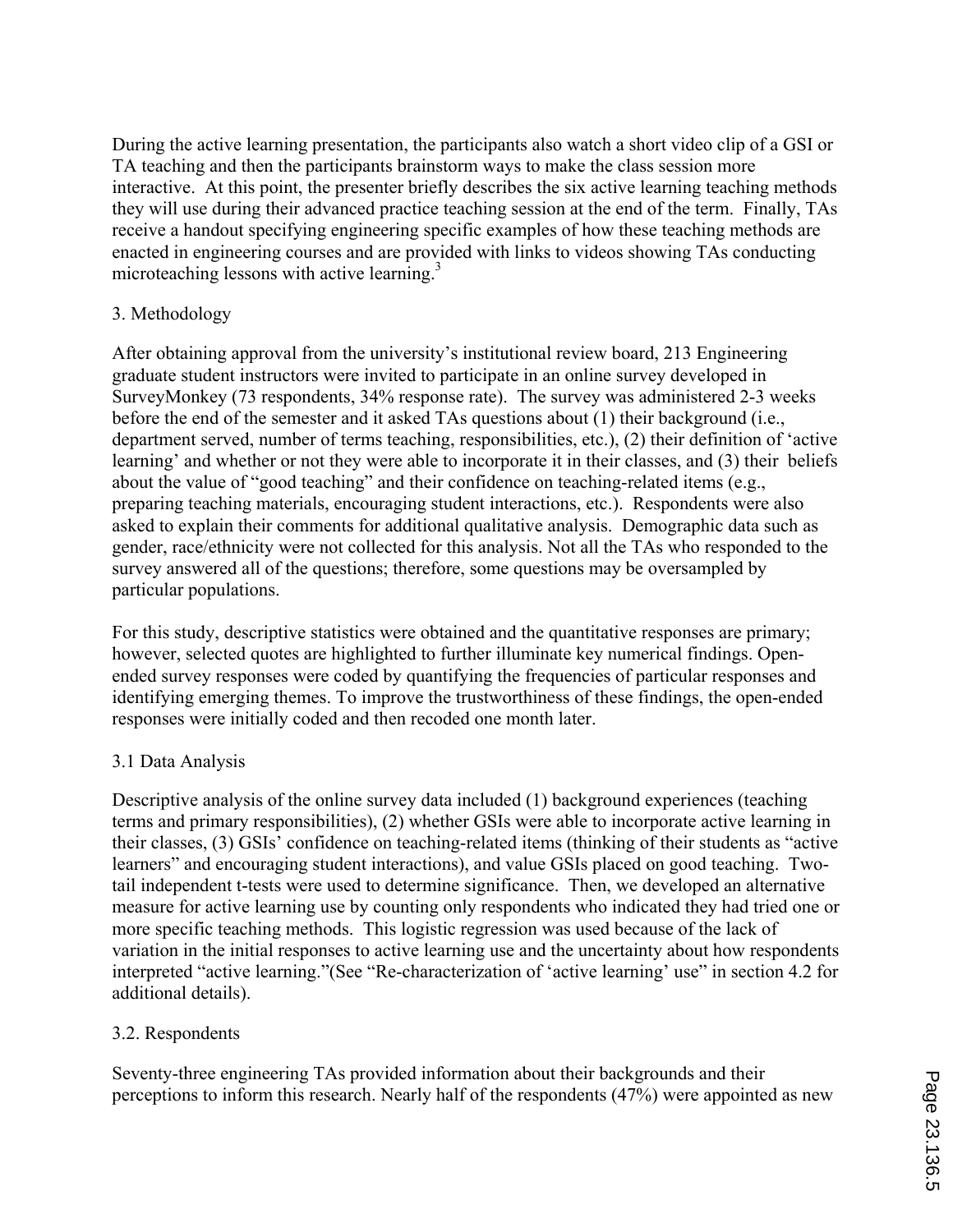TAs during the semester, while 34% taught for two terms and 19% taught for 3 or more terms (Table 1). Based on past surveys, this trend, where the bulk of respondents have taught for primarily 1-2 terms, is typical for TAs in the College of Engineering at this university. A slight majority of respondents (about 56%) were TAs for courses in electrical engineering & computer science (EECS), mechanical engineering (ME) or industrial and operations engineering (IOE). For the past 10 years, the relative percentages of TAs across departments have remained relatively constant. Holding office hours and e-mailing students are activities done by over 85% of the respondents; nearly 55% of the respondents attend classes, grade exams and create solutions for homework, exams, etc. Activities such as teaching a discussion section or creating assignments are done by nearly 40% of the students. Only about 30% teach a lab, hold review sessions, maintain a website, give occasional lectures, and supervise graders. Although some TAs have multiple responsibilities, the primary teaching duties of engineering GSIs in this study were to (1) teach a lab (27%, N=20), (2) teach a discussion section (26%, N=19), (3) hold office hours (22%, N=16) (4) grade homework, papers, labs or projects (10%, N=7), (5) give lectures (7%, N=5) or (6) supervise team projects  $(4\%, N=3)$ .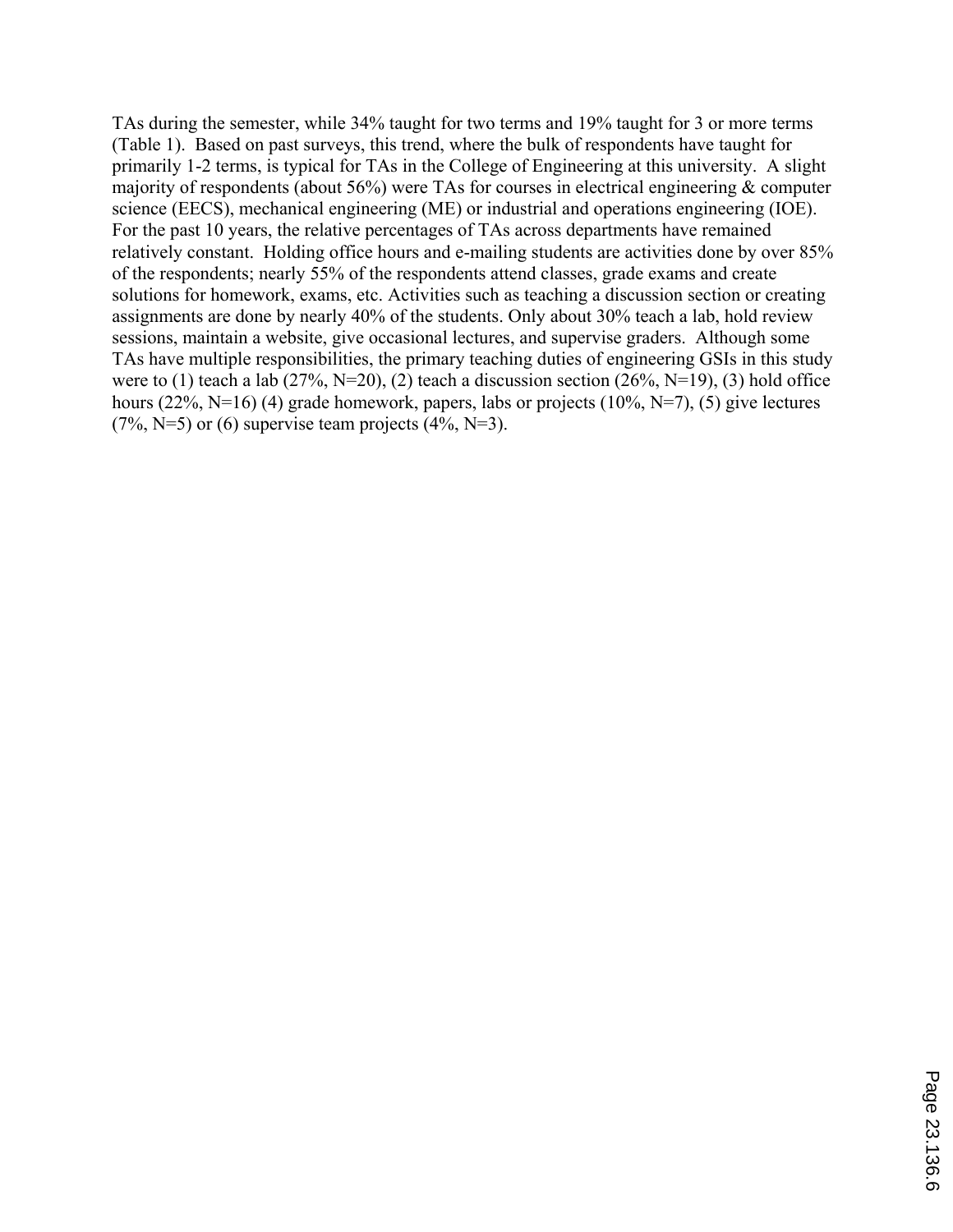|                                                    | Winter 2012                  |               |
|----------------------------------------------------|------------------------------|---------------|
|                                                    | Number                       | Percentage    |
| <b>Terms Teaching</b>                              |                              |               |
| One                                                | 34                           | 46.6%         |
| Two                                                | 25                           | 34.2%         |
| Three or more                                      | 14                           | 19.2%         |
| <b>TOTAL</b>                                       | 73                           | 100.0%        |
| <b>Teaching Department</b>                         |                              |               |
| Aerospace Eng.                                     | $\overline{2}$               | 2.7%          |
| Atmospheric & Space Sciences Eng.                  | 1                            | 1.4%          |
| Biomedical Eng.                                    | 5                            | 6.8%          |
| Civil and Environmental Eng.                       | 8                            | 11.0%         |
| Chemical Eng.                                      | 10                           | 13.7%         |
| Electrical Eng. & Computer Science                 | 24                           | 32.9%         |
| <b>Engineering First Year Programs</b>             | $\overline{2}$               | 2.7%          |
| Industrial and Operations Eng.                     | 8                            | 11.0%         |
| Mechanical Eng.<br>Materials Science & Eng.        | 9<br>$\overline{\mathbf{3}}$ | 12.3%<br>4.1% |
| Nuclear Eng. & Radiological Sciences               | $\mathbf{1}$                 | 1.4%          |
| <b>TOTAL</b>                                       |                              |               |
|                                                    | 73                           | 100.0%        |
| <b>Teaching Responsibilities*</b>                  |                              |               |
| Hold office hours                                  | 64                           | 87.7%         |
| Attend class                                       | 42                           | 57.5%         |
| Teach a lab                                        | 24                           | 32.9%         |
| Teach a discussion section                         | 28                           | 38.4%         |
| Give lectures (not in a discussion section or lab) | 23                           | 31.5%         |
| Grade homeworks or papers                          | 17                           | 23.3%         |
| 43<br>Grade exams                                  |                              | 58.9%         |
| 29<br>Grade student labs or projects               |                              | 39.7%         |
| Supervise team projects                            | 12                           | 16.4%         |
| Supervise graders                                  | 23                           | 31.5%         |
| Hold review sessions                               | 24                           | 32.9%         |
| Email with students                                | 68                           | 93.2%         |
| Maintain website                                   | 24                           | 32.9%         |
| Create assignments (homework, exams, etc.)         | 33                           | 45.2%         |
| Create solutions (homework, exams, etc.)           | 41                           | 56.2%         |

Table 1. Teaching Assistant Background Characteristics for Winter 2012

\*TAs were allowed to choose more than one option, so percentages do not add up to 100%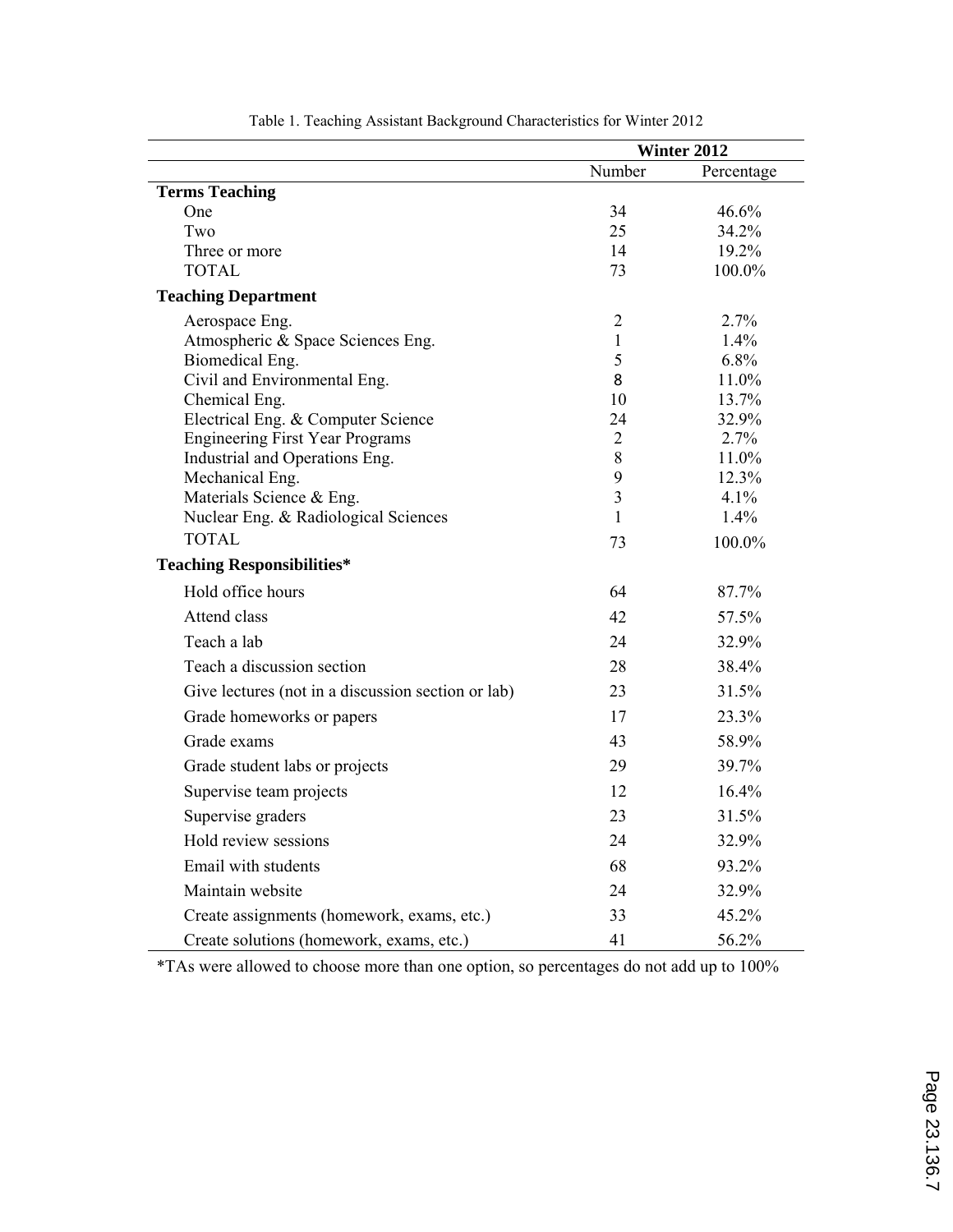## 4. Presentation and Discussion of Findings

To understand engineering TAs' perceptions of active learning, we'll first examine how TAs define active learning, their successes with this teaching method including types of methods used, frequency of use, and perceived success. In addition, the challenges associated with active learning will be described including self-reported barriers to its use. In the later half of this section, specific factors will be analyzed to determine whether or not engineering GSIs in this study adopt active learning techniques. The particular factors under consideration are the GSI's teaching experience (i.e., number of terms teaching), teaching responsibilities, their interactions with a peer teaching mentor, and perceptions of "good teaching" and confidence about particular teaching-related factors (i.e., perceiving students as active learners and encouraging student interaction).

4.1. How do graduate student instructors describe 'active learning' and use these teaching methods in their classes?

## *Definition of Active Learning*

All TAs (new and returning) were asked to define the term "active learning." Forty-eight out of 73 TAs provided a definition (66% response rate for this question). The most common definitions included specific examples of classroom activities  $(N=13)$ , or the use of words such as "engagement" or "engage" ( $N=12$ ) and "participation" or "participate" ( $N=11$ ). In addition, TAs also defined active learning in terms of what it is *not*, namely, not passively listening to lectures or simply lecturing (N=12). Some TAs also defined active learning in terms of "interaction"  $(N=5)$ . Some examples are listed below:

"Having more than just a straight lecture-style of teaching, by engaging the students with lots of questions or activities such as multiple-choice questions, case studies, talk to a partner about a topic, write for a couple minutes by yourself about a topic, etc." (1st term TA)

"Students are actively engaged with the learning process. Unlike traditional lectures, active learning involves mini discussion groups, individual brainstorming and the like to spark students' understanding and connections." (1st term TA)

"Learning that occurs by taking action, as opposed to passively listening and taking notes on a lecture. Examples of active learning include asking the class questions for them to think about, getting the class to answer those questions, having students discuss problems in small groups, or having students vote on questions."  $(3<sup>rd</sup> Term TA)$ 

"…Active learning is an approach to teaching by which students actively engage with the material while they are learning it, and in order to learn it. This may involve working on real-world problems in class (alone or in groups), or discovering/creating knowledge for themselves. ..."  $(6^{th}$  Term TA)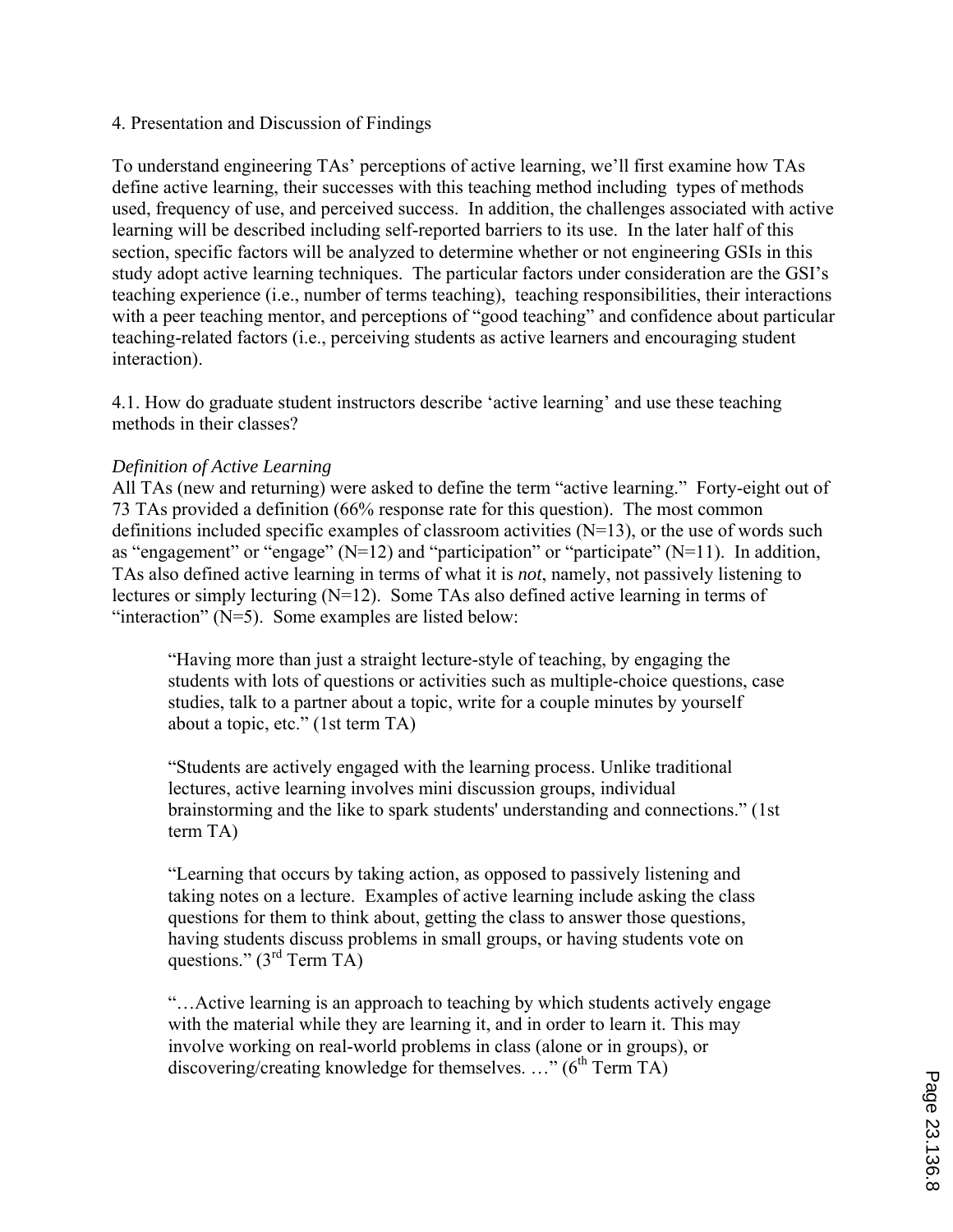In general, the definitions posed showed at least a fundamental understanding of active learning and how it may be used in the classroom. Recall, that engineering TAs at this university are required to attend an advanced practice teaching session where they are to present a 10-minute lesson using active learning to a small group of their peers. Therefore, this level of familiarity with the terminology is not surprising. However, the subsequent sections will explore whether or not TAs are able to apply this knowledge in their own teaching contexts.

#### *Success with Active Learning*

All respondents where asked, "Did you ever use active learning teaching methods in the class you taught this semester?" While the majority of respondents (75%) indicated that they used active learning teaching methods at some point during the term, their explanations highlight the varying degrees to which they integrated active learning into their classroom. Out of the 48 TAs who claimed to use active learning, 31 explained their response (65%). The most commonly cited explanation was a description of their classroom activities (N=28). Specifically, respondents said that they asked questions  $(N=12)$ , had students solve problems  $(N=9)$ , and gave group work  $(N=7)$ . It is interesting to note that all but one of the six specific active learning teaching methods that were selected for TA training were mentioned (N=13). Cooperative groups (or group work) was the most prevalent of the 6 strategies (N=7) followed by think-pairshare (N=4). Minute paper, brainstorming, and case studies were mentioned once. Inquiry learning was not mentioned by the respondents. Some sample responses are shown below:

 "I try to ask questions to my class and wait for them to think about it, then respond. I have also, more rarely though, asked students to briefly discuss a problem with their neighbors." (3rd term TA)

 "I had students work through numerical problems in class and then share their answers with the group, instead of just demonstrating the problems on the board. I asked the student's questions during class to find out how much they already knew about the material." (1st term TA)

For those TAs who reported that they used active learning during the term  $(N= 48)$ , they were also asked how often they used active learning teaching methods (Figure 1). TAs were most likely to use active learning once a week  $(N=11)$  or once per class  $(N=9)$ . Since discussion and lab sections are typically held only once a week, it seems to indicate that this is the most common choice. Fifteen TAs offered additional explanations about their frequency of use. One of the 3 TAs who explained why he/she used active learning "2 or more times per class" said, "The most common active learning technique was asking students how to approach solving a problem after they had spent time attempting to do so on paper." Another TA who reported using active learning "once a class" said, "I generally used think-pair-share, especially on topics that had long derivations." These responses highlight an awareness of engaging pedagogies from new and returning TAs and focus on the student experience. These kinds of sentiments reflect a shift from a "senior learner" dimension of TA development, which is more instructor-centered, to a more advanced dimension.<sup>15</sup>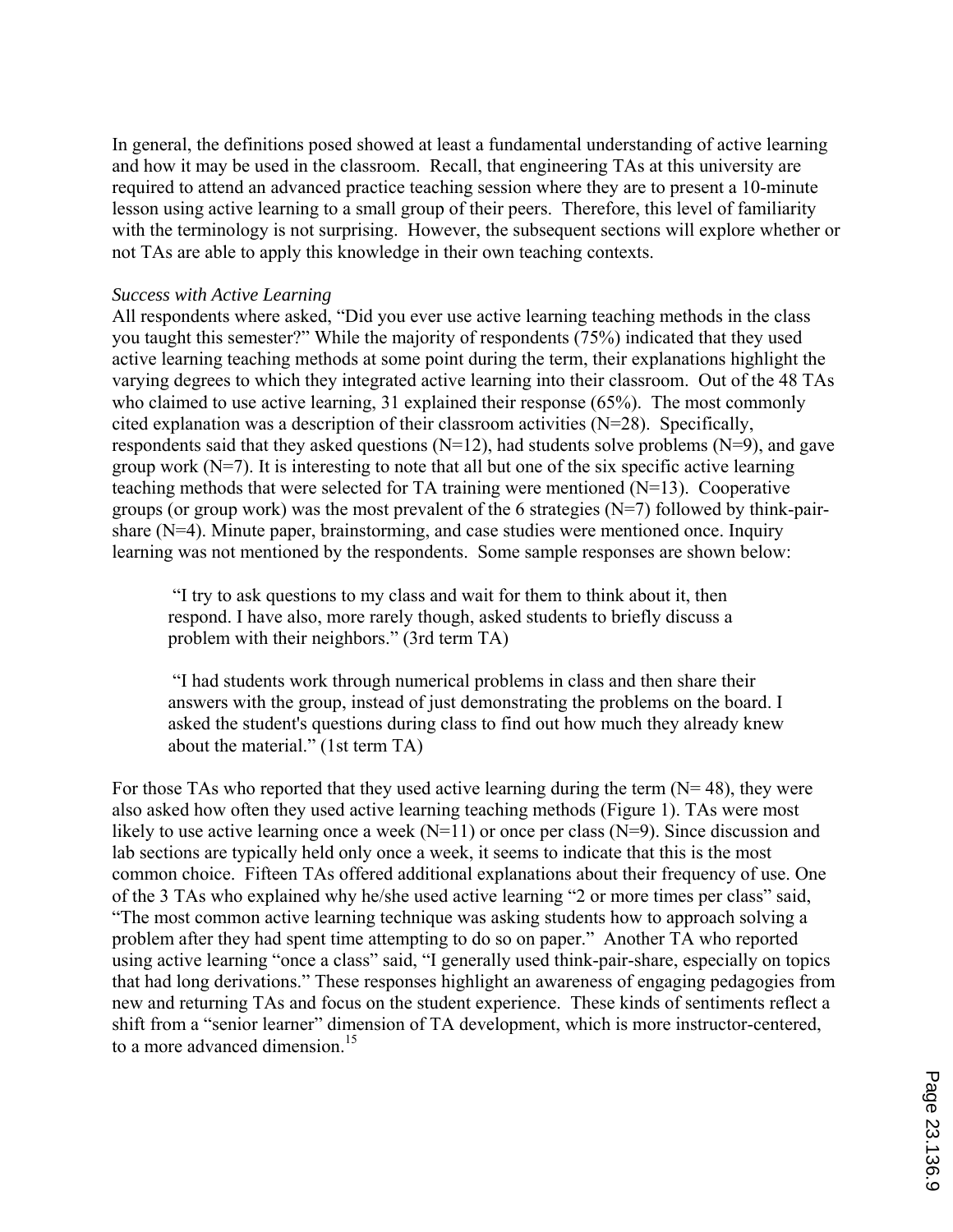

Figure 1. TAs' responses to the question, "How often did you use active learning techniques in your class this term?"

The majority of TAs (64%) who reported using active learning indicated that they were only The majority of TAs (64%) who reported using active learning indicated that they were only "somewhat successful" implementing these strategies in their class, 12% reported being "very successful," while 17% reported being "unsuccessful" and 7% were "very unsuccessful" (Figure 2). For this question, only 14 TAs provided further explanation. Since the majority of the comments were from "somewhat successful" and "very successful" TAs, these comments centered around TAs receiving positive student feedback  $(N=11)$ , and recognizing students being able to demonstrate their comprehension in a deeper way  $(N=2)$ .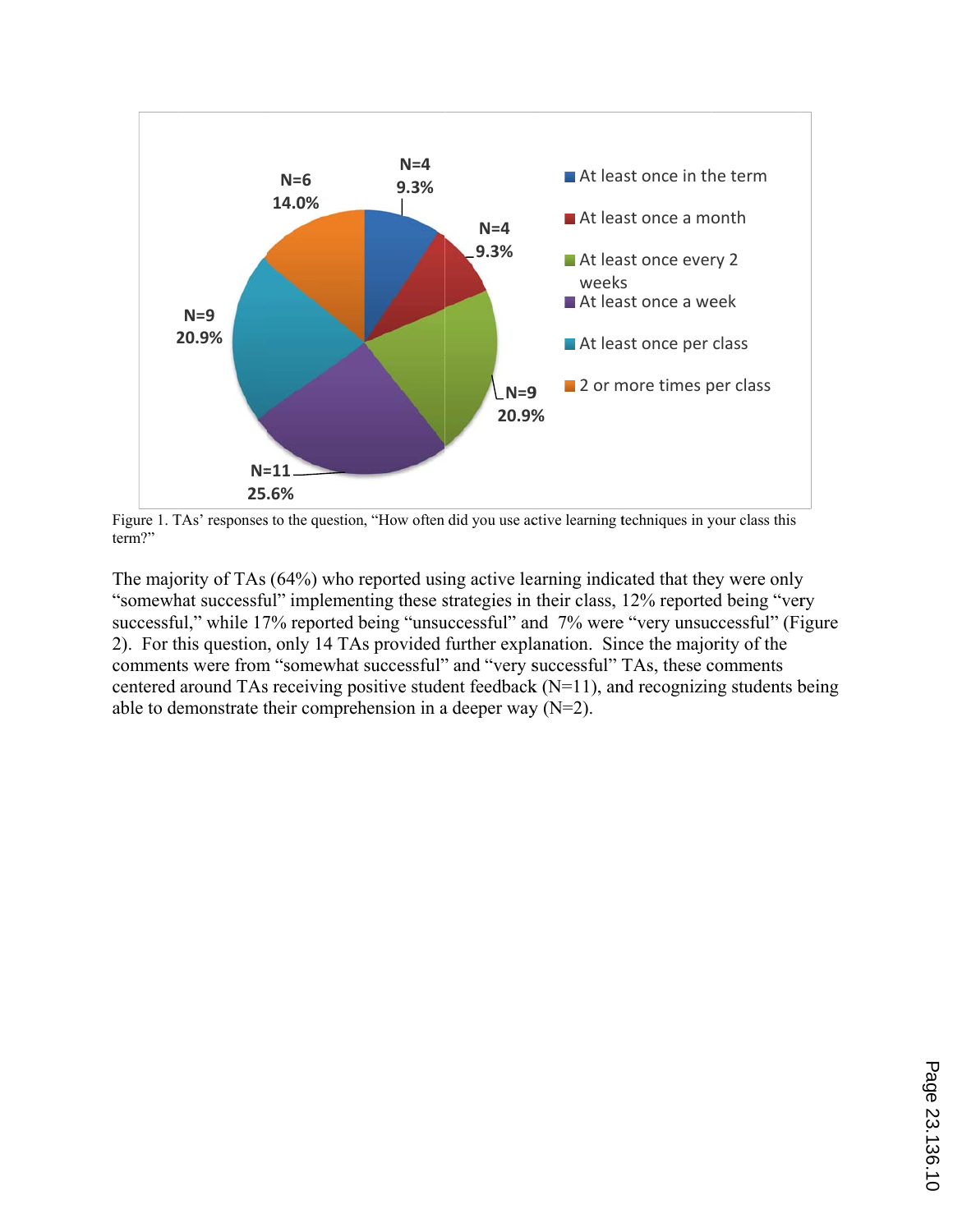

Figure 2. TAs' responses to the question, "Overall, how successful were you teaching with active learning techniques in your class this term?".

## *Challenges with Active Learning*

Although some respondents indicated that they did use active learning at least once during the term, their explanations indicate some concerns or the barriers TAs faced when implementing more engaging pedagogies. These explanations included student resistance  $(N=2)$ , lack of comfort with the approach  $(N=1)$ , insufficient time to prepare/plan lessons  $(N=1)$ , and a perceived disconnect between active learning methods and their teaching context (N=1). For instance one TA, who indicated that they were somewhat unsuccessful said, "While I know that the methods do help students to learn the material, I'm not sure how to use the techniques and still cover all the material I need to."

For the less frequent users of active learning, the few responses highlight some struggles they had with implementing the process. For instance, 24% of TAs who responded that they used active learning reported being "unsuccessful" or "very unsuccessful." The few who offered explanations described facing student resistance  $(N=4)$ , and being able to apply active learning to their teaching context (N=1).For instance one TA who used active learning once every two weeks, but was "somewhat unsuccessful" said, "I try to at least have some sample questions for them when we don't have too much material to go over for active learning to be practical. Occasionally I'll ask them to work in teams for 20 minutes to solve a more involved problem but then they just sit there and don't do anything." This example of student resistance is supported by previous research which indicate that some barriers (e.g., institutional, cultural, lack of role models etc.) may exist to prevent TAs' from successfully adopting best teaching practices . <sup>11</sup>

Those TAs who did not use active learning were asked to describe their reasons for not using active learning. Sixteen respondents answered "no" to the question, "Did you ever use active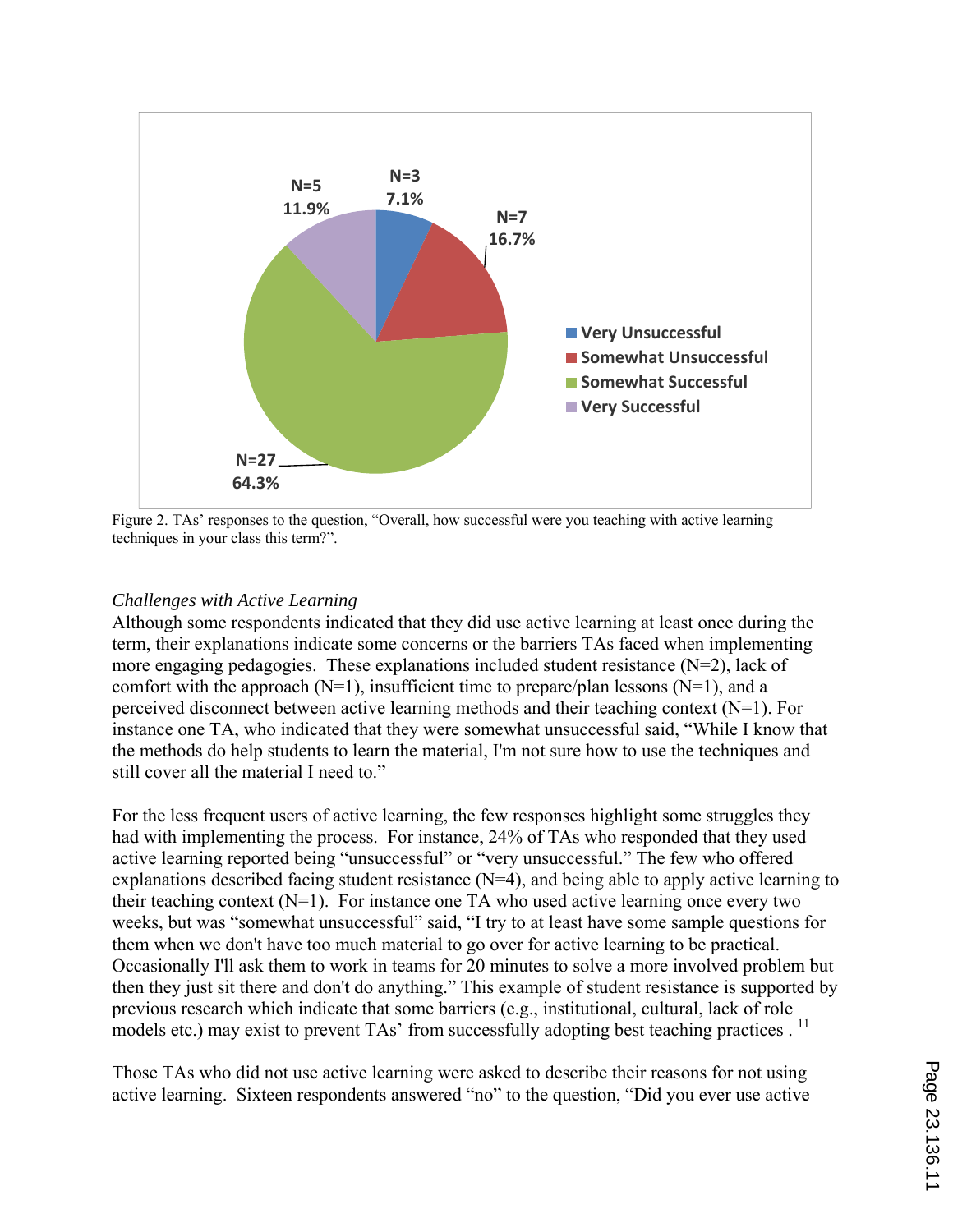learning teaching methods in the class you taught this semester?" They were also asked to select reasons why they did not use active learning teaching methods (Figure 3). The most commonly cited reason was "I did not know how to use it in my class" (41%, N=7). For instance, one second term GSI said, "I have had the effectiveness of active learning in view, but I have not used specific methods. The reason is that these active methods, while I see their motivation, in practice seem awkward and contrived." One first term GSI said, "I taught one lecture, and I pretty much just went by the material in the slides the professor gave me. I was nervous and just wanted to get through it..." A second reason for not using active learning is that the TAs felt that their "teaching responsibilities did not allow them to use active learning"  $(35\%, N=6)$ . Finally, TAs did not feel as though active learning was necessary (29%, N=5) or didn't have time to plan for it  $(24\%, N=4)$ . While these responses comprise a small number of respondents, these responses warrant further study.



Figure 3. Reasons why TAs chose not to use active learning during the term.

4.2 What factors contribute to the likelihood that a graduate student instructor will adopt the use of active learning in their teaching practice?

To determine whether or not particular factors are associated with TAs' adoption of active learning teaching methods, the following variables were analyzed statistically: number of terms taught, teaching responsibilities, interactions with a peer teaching mentor, and their self-reported beliefs about the value of good teaching and confidence levels. To initially test for significance, we examined the graduate students response to the question, "Did you ever use active learning teaching methods in the class you taught this semester?" against the parameters listed previously. Using two-tailed independent t-tests, the only significant factor in this study was the participants' confidence about thinking of students as active learners ( $\beta$ =1.40, S.E.=0.70, p<0.05). In other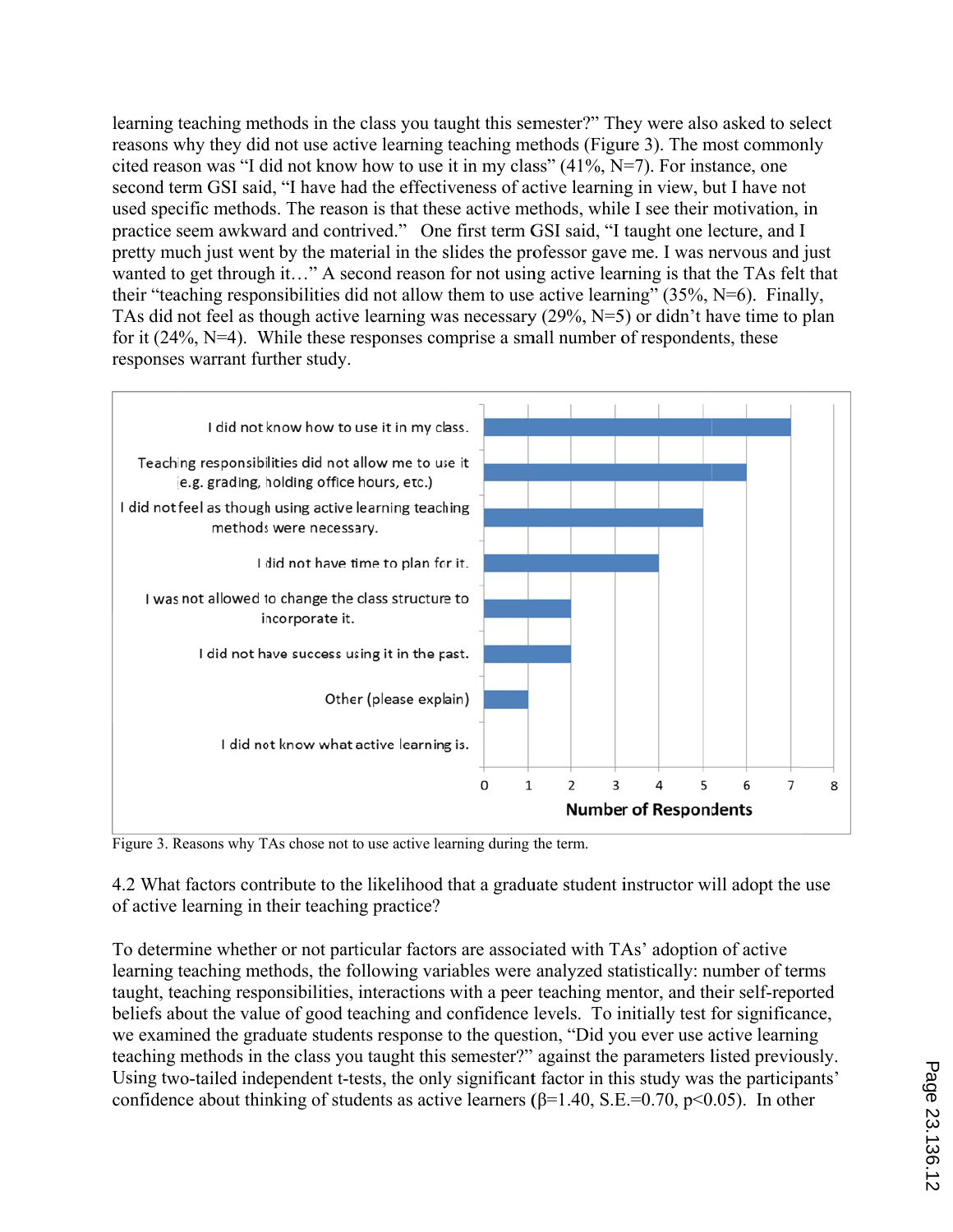words, those TAs who indicated that they perceive students as being "knowledge builders" rather than "information receivers" were more likely to report that they used active learning. In particular, 42 out of the 62 TAs who were "very confident" or "confident" self-reported that they used active learning. Examining the 15 TAs who were "very confident" in their ability to perceive students as active learners, the majority (73%) used active learning at least once/week  $(N=6)$ , once/class  $(N=2)$  or more than twice per class  $(N=3)$ . One first term graduate student instructor (GSI) described his or her class as follows:

"We have discussion sessions that allow students to work with the GSI on problem sets, as well as clear up concepts that are unclear in class. These sessions allow for a back and forth interaction, rather than just being lectured at. We also make use of a variety of teaching demonstrations and computational resources to flesh out complex concepts from the course."

In addition, 83% of those "very confident" TAs who responded to the survey question  $(N=10)$ indicated that they were either "somewhat successful" or "very successful" when implementing active learning. When asked to explain, one second term TAs said, "when I use active learning the students actually think about the question and get involved, which was exactly what I was looking for." It is interesting to note, that the 15 TAs who were "very confident" about perceiving students as active thinkers consisted of 6 first term TAs, 4 two term TAs, and 5 three or more term TAs.

#### *Re-characterization of "active learning" use*

Recall that  $75\%$  of the respondents (N=48) indicated that they used active learning, but many reported different approaches, frequencies of use, and success rates. To take this variation into account, we analyzed responses to another question that asked TAs, who originally indicated that they used active learning, whether they used a range of specific teaching methods. This list of teaching methods highlights a range of possible approaches that vary from instruction that is teacher-centered to student centered (Table 2). These teaching methods were adapted from an internal faculty survey to incorporate approaches that TAs could use to make office hours, labs and discussions more "active." Over 60% of respondents indicated that they paused during a lecture for students to ask questions or review notes. Recall that during the main orientation for new TAs, they are presented with the educational research basis for this practice as reported by Ruhl et. al. (1987).<sup>22</sup> Over 40% of respondents said that they asked students to think aloud in an office hour setting (45%), asked content questions about a demonstration or lab (45%), had students solve problems with class discussion afterward (43%), and lectured with at least 15 minutes for discussion (43%). They were least likely to choose more challenging studentcentered activities such as role playing (0%), students-developed questions to lead the discussion (2%), and student presentations individually (2%) or in small groups (5%). It is important to note, that some of these activities might be less applicable for graduate students who may not have the autonomy to design such activities.

From this list of 23 teaching approaches, eight were chosen to create a new way to define which students used active learning that was based on specific active learning teaching methods and not self-reported perceptions. While there are a range of teaching methods that could have been chosen for this analysis, this new definition for active learning use is based on approaches that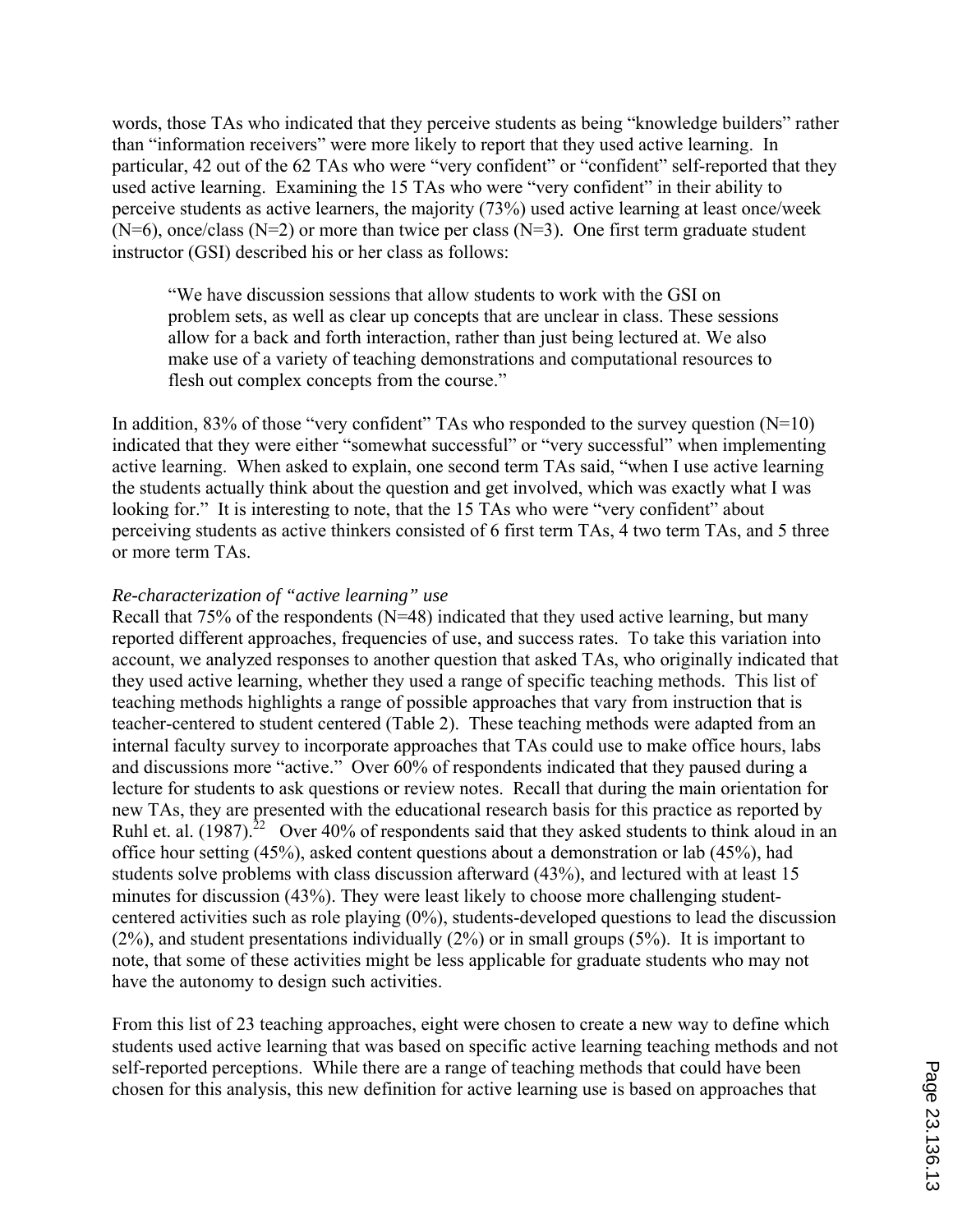are relatively easy for graduate students to implement, yet would require some amount of preparation time in order to fully develop the activity. Further, the selected teaching methods reflect those approaches that were most applicable to the discussion and laboratory environments and not necessarily for those instructors whose primary responsibility was to grade.

The following 8 teaching methods reflect these choices:

- I led a class discussion about an audiovisual stimulus (e.g. a graph, schematic, flow chart, photograph, etc.)
- I had students solve a problem without having class discussion afterward.
- I had students solve a problem that was followed by at least 15 minutes of class discussion.
- I had students solve a problem that was followed by a significant class discussion lasting 15 minutes or more.
- I had students engage in a problem solving game or simulation.
- I had students engage in a brainstorm activity.
- I assigned a small group discussion focused on structured questions or in class problems.
- I assigned a student-centered class discussion (i.e. students developed the questions and led the discussion that followed)

Using this measure, the respondents were more evenly split in that (51%) used at least one of these measures. In terms of teaching responsibilities, there is good representation of those who are teaching discussions, labs, etc. who used and did not use active learning. Specifically, of the 30 who reported using active learning, 23% held office hours, 23% taught labs, 20% taught discussion sections, 17% gave lectures as their primary duty. The remaining 17% supervised team projects, created assignments, or did not respond to the survey about their primary duty. Although those TAs whose primary responsibilities were to grade homeworks or labs are entirely represented in the "did not use active learning" category, this distinction was expected. Once again, there were no statistically significant differences between the various factors, however the trends provide some interesting insights.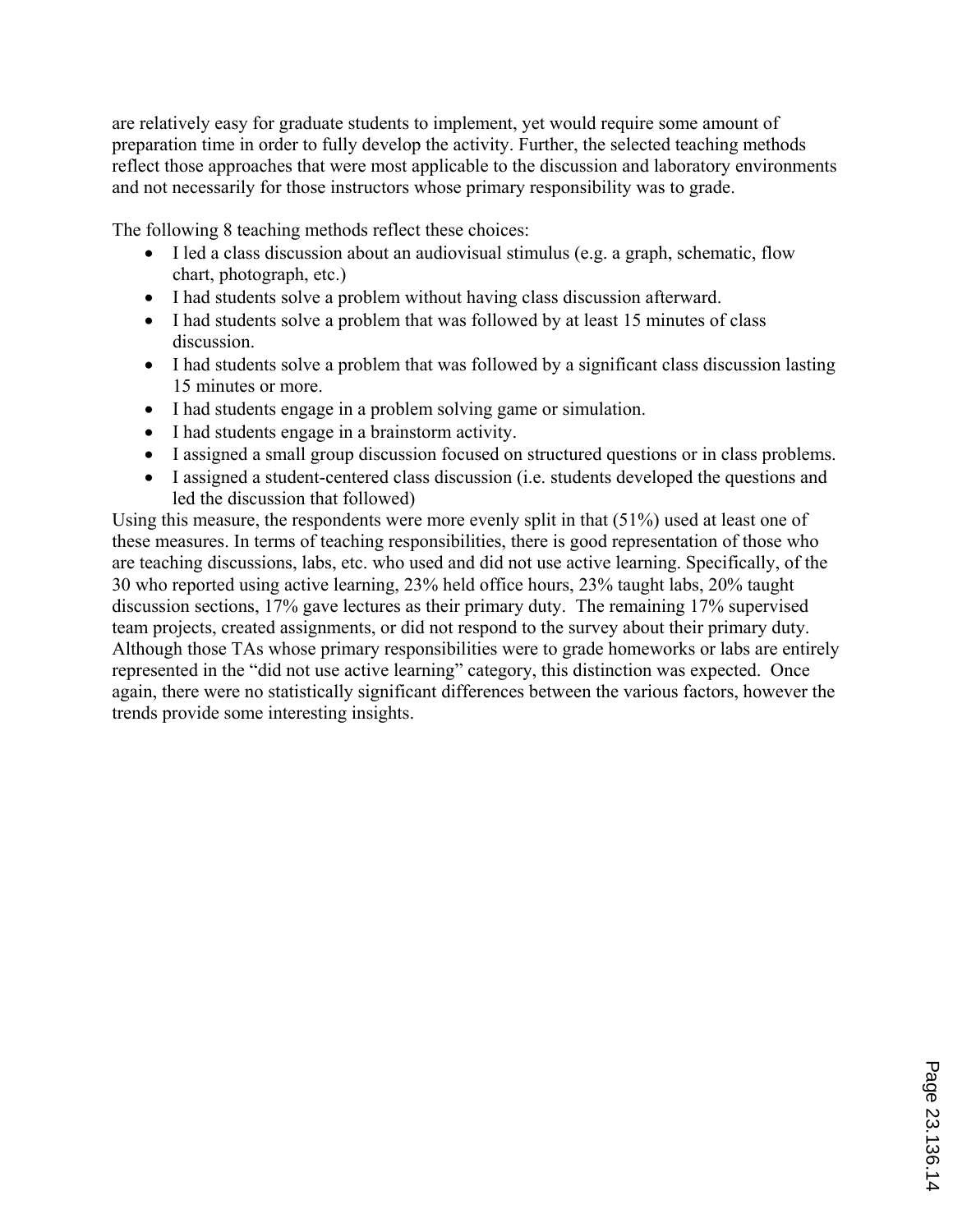| <b>Teaching Method</b>                                                                                                                                | Percent | Number           |
|-------------------------------------------------------------------------------------------------------------------------------------------------------|---------|------------------|
| I lectured and paused from time to time so students could ask                                                                                         | 64.3%   | 27               |
| questions or review their notes.                                                                                                                      |         |                  |
| I asked students to think aloud about how to solve a problem in                                                                                       | 45.2%   | 19               |
| office hours.                                                                                                                                         |         |                  |
| I asked students content questions about the demonstration or lab.                                                                                    | 45.2%   | 19               |
| I had students solve a problem that was followed by at least 15                                                                                       | 42.9%   | 18               |
| minutes of class discussion.                                                                                                                          |         |                  |
| I lectured with at least 15 minutes of time devoted to class                                                                                          | 42.9%   | 18               |
| discussion and questions.<br>I had students solve a problem on their own in office hours.                                                             | 38.1%   | 16               |
| I used demonstrations.                                                                                                                                | 38.1%   | 16               |
|                                                                                                                                                       | 35.7%   | 15               |
| I had students engage in a brainstorm activity.<br>I had students teach one another in office hours.                                                  | 31.0%   |                  |
|                                                                                                                                                       |         | 13               |
| I asked students to apply their knowledge about the demonstration<br>or lab to another context.                                                       | 28.6%   | 12               |
| I lectured for the entire period.                                                                                                                     | 19.0%   | $8\,$            |
| I assigned a small group discussion focused on structured                                                                                             | 16.7%   | $\overline{7}$   |
| questions or in-class problem.                                                                                                                        |         |                  |
| I had students solve a problem without having class discussion                                                                                        | 16.7%   | 7                |
| afterward.                                                                                                                                            |         |                  |
| I led a class discussion about an audiovisual stimulus (e.g. a<br>graph, schematic, flow chart, photograph, etc.).                                    | 16.7%   | 7                |
| I had students engage in a problem solving game or                                                                                                    | 14.3%   | 6                |
| simulation.                                                                                                                                           |         |                  |
| I gave a "surprise" short quiz (graded or ungraded).                                                                                                  | 14.3%   | 6                |
| I had students complete a self-assessment activity (e.g. complete a<br>questionnaire about their knowledge in or comfort with a<br>particular topic). | 11.9%   | 5                |
| I had students solve a problem that was followed by a                                                                                                 | 11.9%   | 5                |
| significant class discussion lasting15 minutes or more.                                                                                               |         |                  |
| I showed a film or video.                                                                                                                             | 9.5%    | 4                |
| I assigned small group presentations (e.g. debates, panel<br>discussions).                                                                            | 4.8%    | $\overline{2}$   |
| I assigned presentations to individual students (e.g. speeches,<br>reports).                                                                          | 2.4%    | 1                |
| I assigned a student-centered class discussion (i.e., students                                                                                        | 2.4%    | 1                |
| developed the questions and led the discussion that                                                                                                   |         |                  |
| followed).                                                                                                                                            |         |                  |
| I had students engage in a role playing activity.                                                                                                     | $0.0\%$ | $\boldsymbol{0}$ |

Table 2. Range of specific teaching methods TAs used in their classes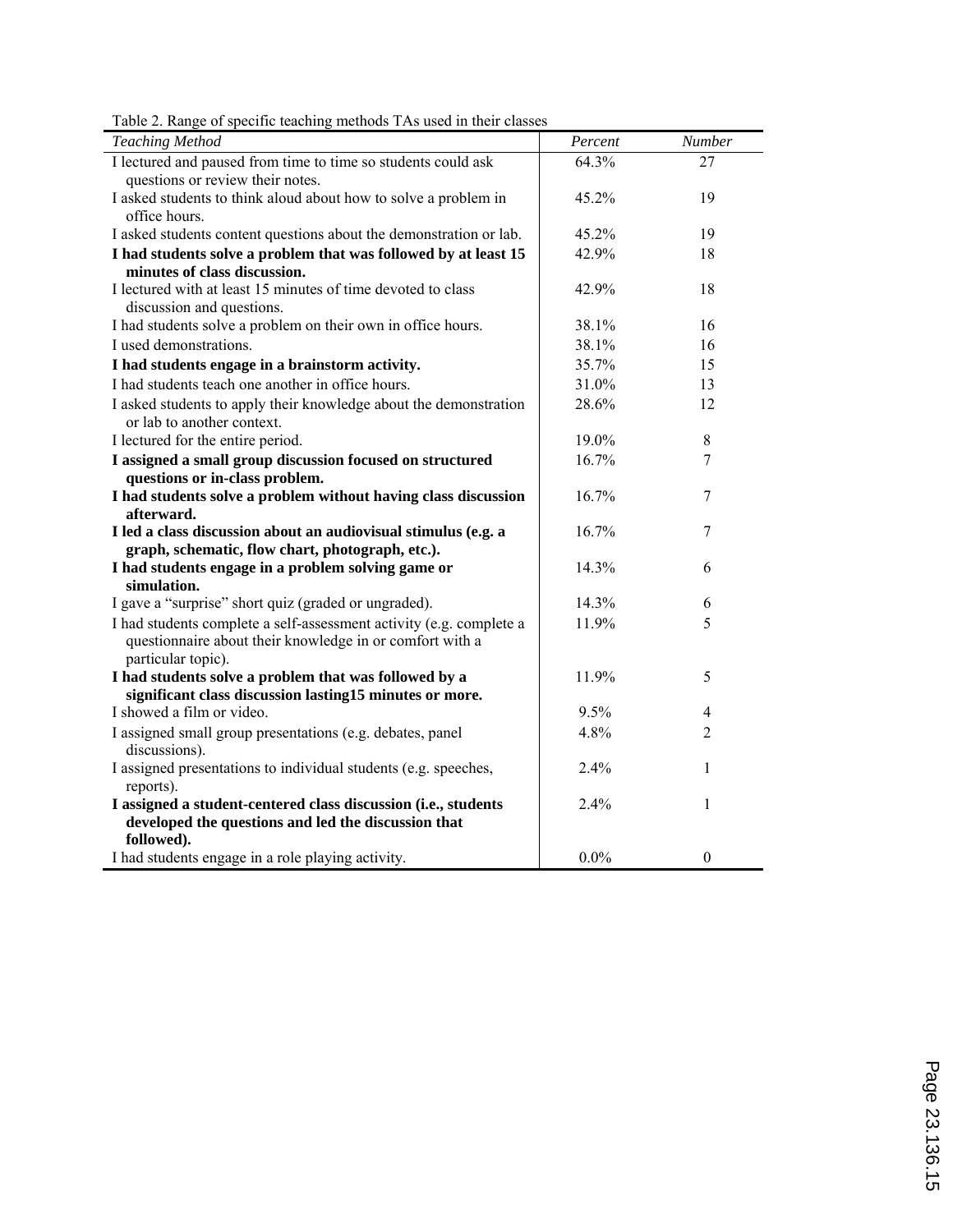## *Teaching Experience & Responsibilities*

Based on this characterization, analysis shows that TAs use of active learning teaching methods was independent of the number of terms teaching (Table 3). Specifically, 48% of all first term TA respondents, 53% of all second term TAs and 54% of all TAs who taught 3 or more terms used active learning. With more experience, one might think that TAs would be more willing to use active learning, however based on the previous discussion about the reasons why TAs do not use active learning, it seems reasonable that having difficulty translating the teaching methods to each teaching context and student population may be one of the reasons why the use of active learning does not necessarily increase with terms taught.

With regards to TAs' teaching responsibilities, the analysis focuses only on those TAs whose primary teaching duties were to teach a discussion, lab section, or lecture. Only a small fraction (N=8) who responded to this question were not included in this analysis. In all, 27 respondents used active learning. When sub-dividing this data set, there are too few TAs who responded in any particular category to provide meaningful statistical data about how the TAs responsibilities influenced their use of active learning.

## *Interactions with Peer Teaching Mentors*

Contact with a peer teaching mentor was analyzed to determine whether or not this interaction results in increased active learning. Recall that during the main orientation, new TAs are introduced to these teaching mentors and all TAs have ongoing contact with them throughout the term via email and in-person consultations and gatherings.<sup>12, 16,19, 20</sup> About half of the respondents (N=32) indicated that they interacted with a peer teaching mentor (Table 3). There are several types of interactions which include resource emails about upcoming events and teaching-related support; general consultations about teaching via email, phone or in-person; collection of student feedback with a consultation; classroom observation with a consultation; and participation in a small group discussion with fellow TAs over lunch. Not all interactions with a peer teaching mentor have the same impact on the TA's use of active learning. Sixty-five percent of those TAs who had received student feedback or classroom observation used active learning teaching methods. In comparison, half of those who had other types of interactions and nearly 60% of those TAs who had no interactions with their peer teaching mentor did not use one of the 8 specific active learning techniques. Although the number of responses are low, this trend is informative because it suggests that working with a consultant has the potential to support TAs integration of active learning in their courses.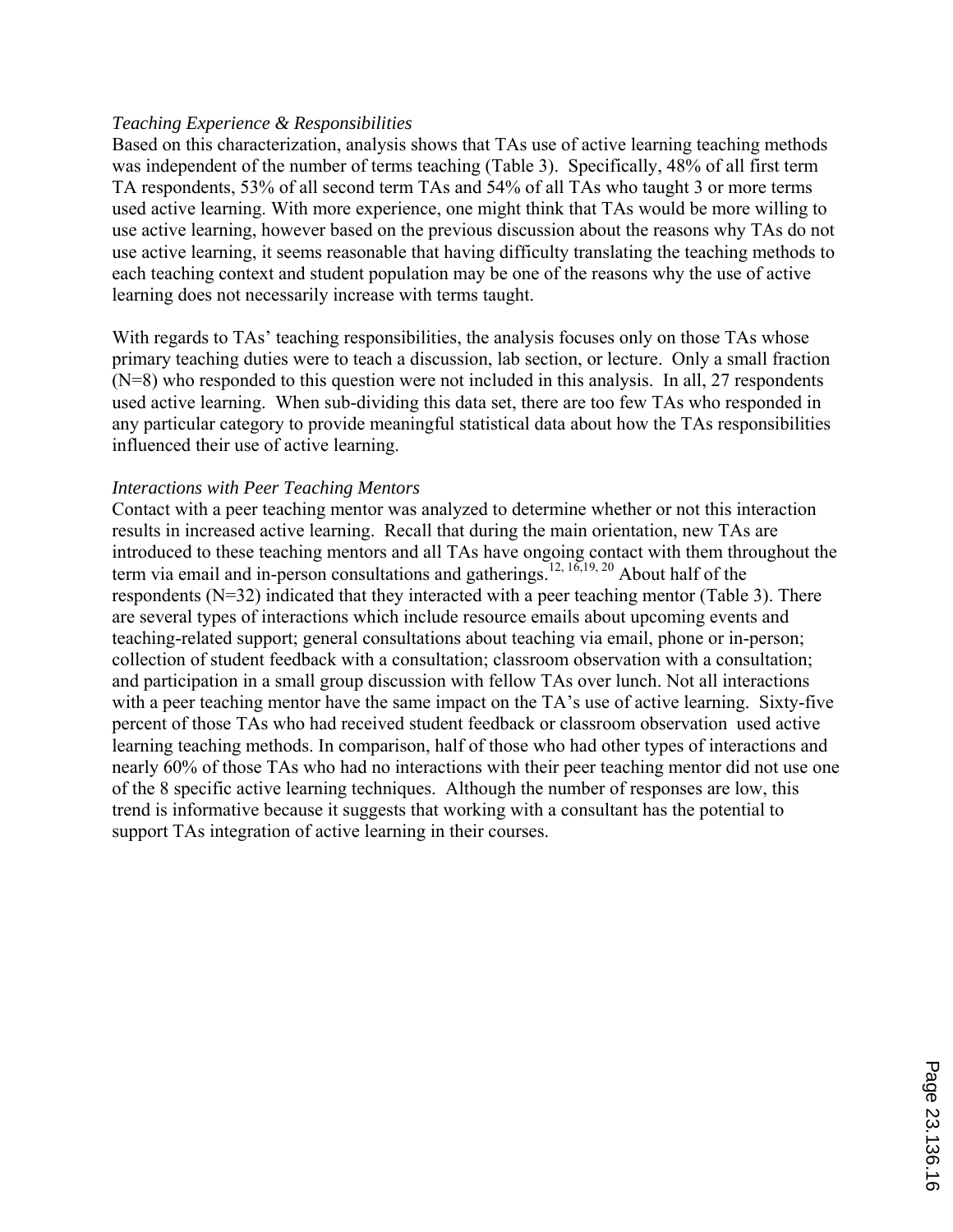|                                                              | <b>Used Active Learning</b> |         | Did Not Use Active Learning |         |  |
|--------------------------------------------------------------|-----------------------------|---------|-----------------------------|---------|--|
|                                                              | Number                      | Percent | Number                      | Percent |  |
| <b>Terms Teaching</b>                                        |                             |         |                             |         |  |
| One                                                          | 15                          | 48.4%   | 16                          | 51.6%   |  |
| Two                                                          | 9                           | 52.9%   | $\,8\,$                     | 47.1%   |  |
| Three or more                                                | 6                           | 54.5%   | 5                           | 45.5%   |  |
| <b>Teaching Responsibilities</b>                             |                             |         |                             |         |  |
| Teach a lab                                                  | 7                           | 46.7%   | 8                           | 53.3%   |  |
| Teach a discussion section                                   | 6                           | 42.9%   | 8                           | 57.1%   |  |
| Hold office hours                                            | 7                           | 53.8%   | 6                           | 46.2%   |  |
| Grade*                                                       | $\boldsymbol{0}$            | $0.0\%$ | 6                           | 100.0%  |  |
| Give lectures                                                | 5                           | 100.0%  | $\boldsymbol{0}$            | $0.0\%$ |  |
| Supervise team projects                                      | $\overline{2}$              | 66.7%   | 1                           | 33.3%   |  |
| Other/Unknown                                                | 3                           | 100.0%  | $\boldsymbol{0}$            | $0.0\%$ |  |
| <b>Interaction with a Peer Mentor</b><br>Gathering feedback, |                             |         |                             |         |  |
| observations                                                 | 13                          | 65.0%   | 7                           | 35.0%   |  |
| Other interaction                                            | 6                           | 50.0%   | 6                           | 50.0%   |  |
| None                                                         | 11                          | 40.7%   | 16                          | 59.3%   |  |
| <b>Value</b><br>Personally value "good<br>teaching"          |                             |         |                             |         |  |
| Very high & high                                             | 24                          | 54.5%   | 20                          | 45.5%   |  |
| Average                                                      | 5                           | 41.7%   | 7                           | 58.3%   |  |
| Very low & low                                               | 1                           | 33.3%   | $\overline{2}$              | 66.7%   |  |
| Confidence<br>Think of students as active<br>learners        |                             |         |                             |         |  |
| Very confident & confident                                   | 9                           | 69.2%   | 4                           | 30.8%   |  |
| Neutral<br>Very unconfident &                                | 57.7%<br>15<br>11           |         | 42.3%                       |         |  |
| unconfident                                                  | 6                           | 37.5%   | 10                          | 62.5%   |  |
| Not applicable                                               | $\boldsymbol{0}$            | $0.0\%$ | $\overline{2}$              | 100.0%  |  |
| Did not respond                                              | $\boldsymbol{0}$            | $0.0\%$ | $\overline{2}$              | 100.0%  |  |
| <b>Encourage Student Interaction</b>                         |                             |         |                             |         |  |
| Very confident & confident                                   | 8                           | 72.7%   | $\overline{3}$              | 27.3%   |  |
| Neutral<br>Very unconfident &                                | 12                          | 54.5%   | 10                          | 45.5%   |  |
| unconfident                                                  | 9                           | 45.0%   | 11                          | 55.0%   |  |
| Not applicable                                               | $\mathbf{1}$                | 25.0%   | 3                           | 75.0%   |  |
| Did not respond                                              | $\boldsymbol{0}$            | $0.0\%$ | $\overline{2}$              | 100.0%  |  |

Table 3. Comparison of Teaching Assistants' Background Characteristics/Experiences & Use of Active Learning

\*Grading incorporates homework, papers, student labs or projects)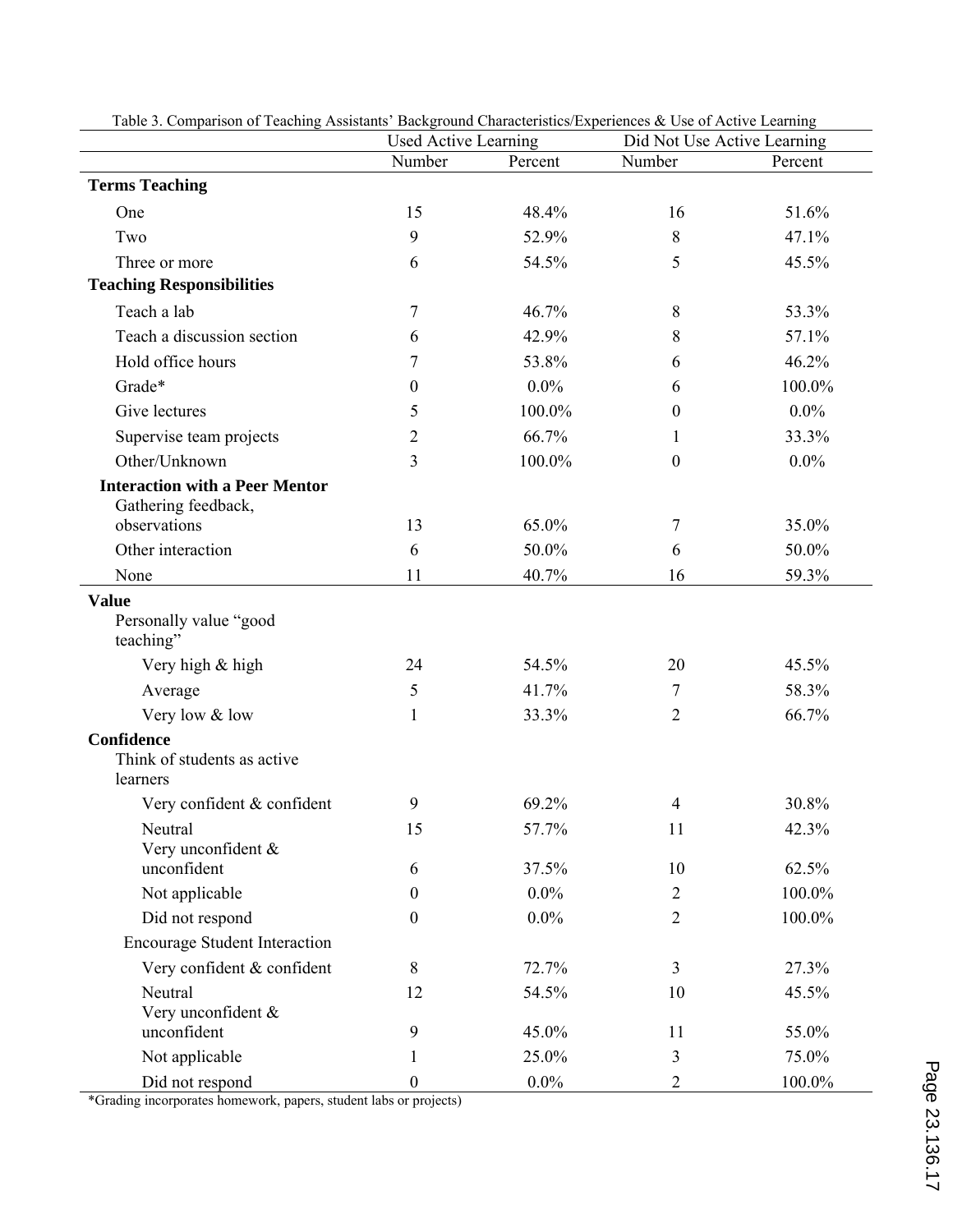## *Beliefs about "Good Teaching" and Confidence*

TAs were asked to rate the degree to which they personally value "good teaching." Nearly 75% (N=44) of the respondents indicated that they have a "very high" or "high" value for good teaching (Table 4). Since this study is conducted at a research university, it is important to note that the majority of the TAs who responded to this survey personally value "good teaching" even through they are in an intensive research environment. Upon further examination, only 54% of those who reported to have a "very high" or "high" value for good teaching (N=24) actually used active learning (Table 3). This result is based upon the modified definition of active learning, where respondents indicated which teaching methods they used in their classes. This represents only a slight majority over those students who personally value good teaching, but did not use one of the 8 active learning teaching methods.

|                               |        | ັ<br>Winter 2012 |  |  |
|-------------------------------|--------|------------------|--|--|
|                               | Number | Percentage       |  |  |
| Value placed on good teaching |        |                  |  |  |
| Very high                     | 16     | 27.1%            |  |  |
| High                          | 28     | 47.5%            |  |  |
| Average                       | 12     | 20.3%            |  |  |
| Low                           |        | $5.1\%$          |  |  |
| Very Low                      | 0      | $0\%$            |  |  |
| <b>TOTAL</b>                  | 59     | 100.0%           |  |  |

Table 4. TAs' perceptions of their personal value of good teaching

Further, TAs were asked to rate their confidence on seven teaching related-items (Table 5). Over 80% of the respondents were "very confident" or "confident" about preparing teaching materials and spending time necessary to plan classes and office hours. There were two teaching-related items that had nearly 30% of the respondents indicating that they were "very unconfident" or "unconfident." These items were "think of my students as active learners, which is to say knowledge builders rather than information receivers" and "encourage the students to interact with each other." Both of these responses are strongly related to active learning and warrant further examination.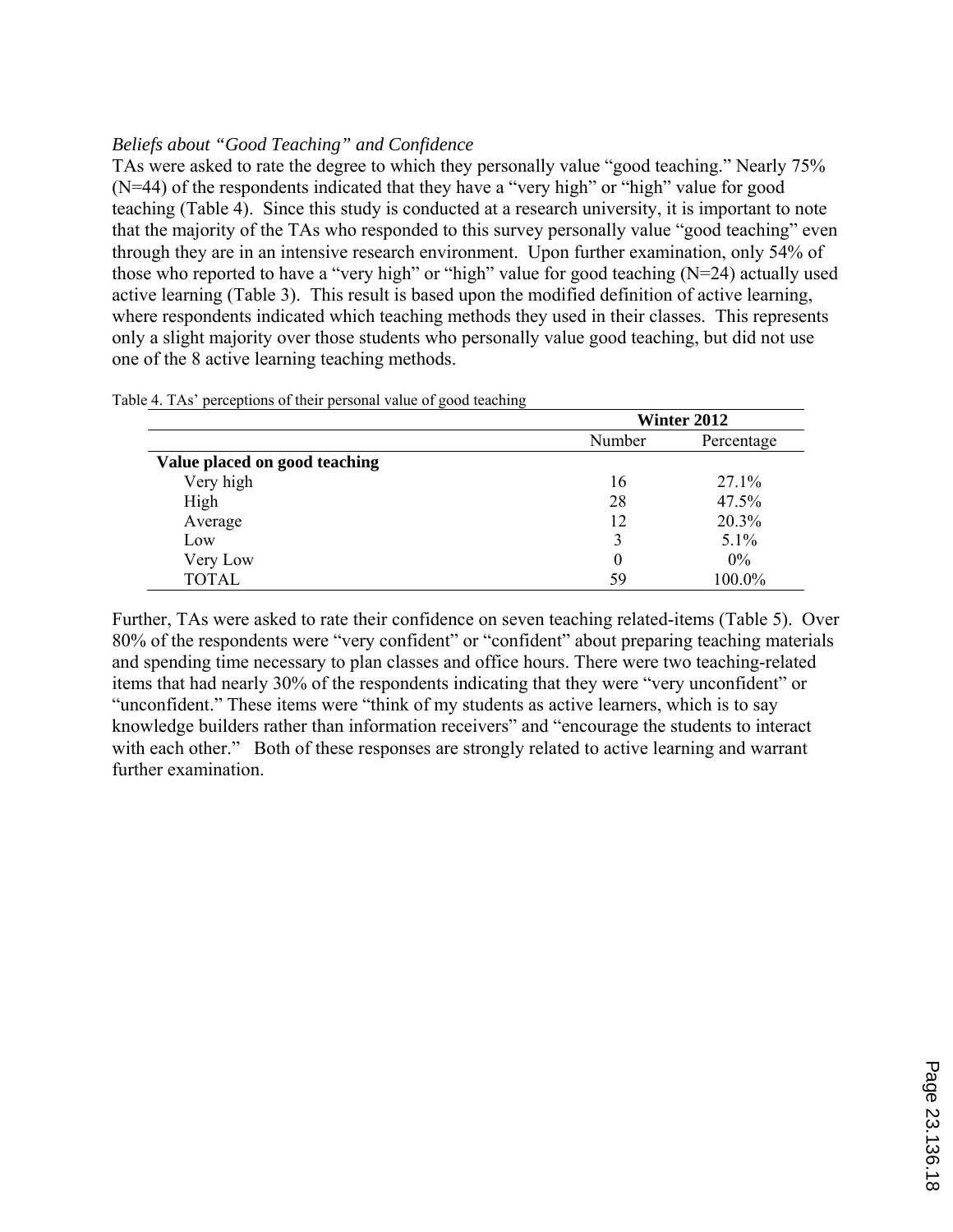|                                                                                                                     | very<br>unconfident | unconfident      | confident     | very<br>confident | N/A            |
|---------------------------------------------------------------------------------------------------------------------|---------------------|------------------|---------------|-------------------|----------------|
| Spend time necessary to plan my                                                                                     | 6.3%                | $3.2\%$          | $47.6\%$      | $3.3\%$           | 9.5%           |
| classes                                                                                                             | (4)                 | (2)              | (30)          | (21)              | (6)            |
| Spend time necessary to plan for my                                                                                 | 4.8%                | $1.6\%$          | 50.8%         | 31.7%             | 11.1%          |
| office hours                                                                                                        | (3)                 | (1)              | (32)          | (20)              | (7)            |
| Select appropriate material for class                                                                               | 6.3%                | 6.3%             | 50.8%         | 23.8%             | 12.7%          |
| activities                                                                                                          | (4)                 | (4)              | (32)          | (15)              | (8)            |
| Evaluate accurately my students'                                                                                    | $6.3\%$             | $19.0\%$         | 42.9%         | 27.0%             | 4.8%           |
| academic capabilities                                                                                               | (4)                 | (12)             | (27)          | (17)              | (3)            |
| Prepare the teaching materials I will                                                                               | 6.3%                | $3.2\%$          | 41.3%         | 39.7%             | 9.5%           |
| use                                                                                                                 | (4)                 | (2)              | (26)          | (25)              | (6)            |
| Think of my students as active learners,<br>which is to say knowledge builders<br>rather than information receivers | 9.7%<br>(6)         | $19.4\%$<br>(12) | 43.5%<br>(27) | 24.2%<br>(15)     | $3.2\%$<br>(2) |
| Encourage the students to interact with                                                                             | $8.1\%$             | 27.4%            | $37.1\%$      | 21.0%             | 6.5%           |
| each other                                                                                                          | (5)                 | (17)             | (23)          | (13)              | (4)            |

Table 5. TAs' responses to the question, "Rate your level of confidence for the following teaching-related items. How confident am I to …"

Using the modified definition of active learning, where respondents indicated which teaching methods they used in their classes, 13 out of the 59 respondents indicating that they were "very confident" or "confident" about thinking of students as active learners. Of these, 69% (N=9) used active learning teaching methods (Table 3). The majority of all of the respondents (26 out of 59) were "neutral" about thinking of students as active learners. Not surprisingly the majority of the respondents who were "very unconfident" or "unconfident" (10 out of 16 respondents), *did not* use active learning teaching methods (Table 3). Although these results are not statistically significant, most likely due to the low number of respondents in this survey, the same trend is true for those who have high confidence levels in encouraging student interaction. Seventythree percent of those respondents who were highly confident about their ability to encourage student interaction (8 out of 11) used use active learning, while 55% of those who were "very unconfident" or "unconfident" did not use one of the 8 active learning teaching methods in the analysis.

## 5. Recommendations

These preliminary results highlight a few recommendations for engineering faculty supervising TAs and faculty & faculty developers who are responsible TA orientations. Providing TAs with some initial pedagogical training has been advocated for years, but it is helpful to create an environment where TAs are informed about the research basis for the use of active learning. Recall, that TAs were more likely to use active learning in their classroom if they reported that they "think of students as active learners rather, which is to say knowledge builders rather than information receivers." In particular, it may be helpful for faculty to review some of the educational literature<sup>4, 7,13, 17,23</sup> to inform TAs about educational research which support the use of active learning. Recall that TAs receive a brief overview of some of the educational research which highlights the benefits of active learning during the initial orientation. Further, the program organizer meets with the workshop co-facilitators to ensure they are using appropriate active learning techniques during the session, as well as, spending time reflecting with the TAs about the types of active learning used in the workshop. This metacognitive approach is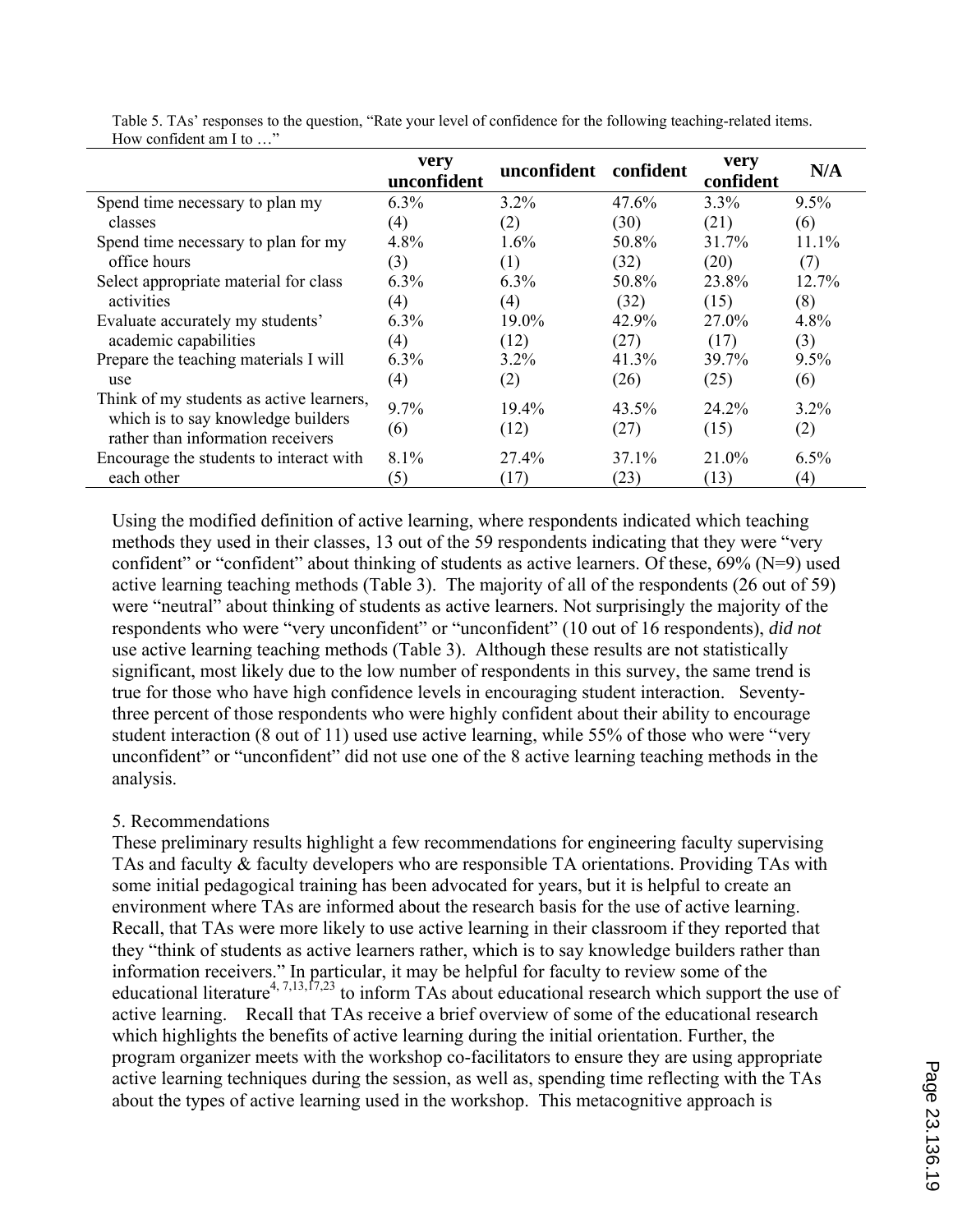particularly valuable in the "Teaching a Discussion" workshop because it provides concrete examples of how active learning techniques are used in practice.

It is also valuable to give TAs the opportunity to implement these teaching methods in a lowstakes environment. The practice teaching session focusing on active learning was specifically designed for this purpose. Since the TAs often reported using many of the approaches used it the advanced practice teaching, it is recommended that designers of TA training suggests strategies that are easy to implement in the engineering environment (such as the think-pair-share). Further, more challenging active learning techniques may be introduced in workshops later in the term since they are less likely to be implemented by the majority of new TAs (such as inquiry learning). Likewise, engineering faculty who supervise TAs, should consider talking with TAs about the interactive teaching methods they use in the classroom to support student learning, which would provide TAs with a faculty role model. The following resources are valuable to faculty and the TAs they supervise:

- *Recommendations for making active learning work and video examples*: http://www1.umn.edu/ohr/teachlearn/tutorials/active/recommendations/index.html
- *Videos of faculty teaching in the classroom using active learning*: http://www.engin.umich.edu/teaching/crltengin/
- *Videos of experienced TAs showing different elements of a lesson (i.e., interactive introduction, in-class activity, etc.): http://www.engin.umich.edu/teaching/crltengin/gsi\_serv/gsitraining/practiceteaching.htm l*
- *Engineering faculty narrative and resources for incorporating active learning techniques:* http://depts.washington.edu/next/storyID\_07538.php

Even when TAs are familiar with the term "active learning," it may be helpful to provide additional support when they are attempting to implement these teaching methods. As reported in the literature, there are many barriers which may prevent TAs from attempting more engagement with their students.<sup>11</sup> Therefore, it may be helpful for new TAs to meet with a peer mentor trained to observe classes and gather student feedback. This type of peer-to-peer support provides a non-evaluative interaction and the peer mentor can brainstorm with the TA to customize the type of active learning that would be most effective for student learning and most comfortable for the TA to implement.

## 6. Conclusions and Future Work

This preliminary analysis of the perspectives of graduate student instructors at a large research institution shows that TAs self-report a high value for good teaching and are able to define 'active learning' in their own words. In particular, the majority of TAs in this study indicates that they did use active learning at some point in their classes. This fundamental knowledge about engagement pedagogies is established in part because of the College's commitment to teaching excellence and supporting the advanced practice teaching sessions, as well as the peer mentor program. In spite of this support, barriers exist which hinder TAs' ability to fully implement these approaches in their own classes.

While these results are promising, many questions still remain. How do students perceive the level of engagement of their TAs? It may be valuable to triangulate the TAs' perception of their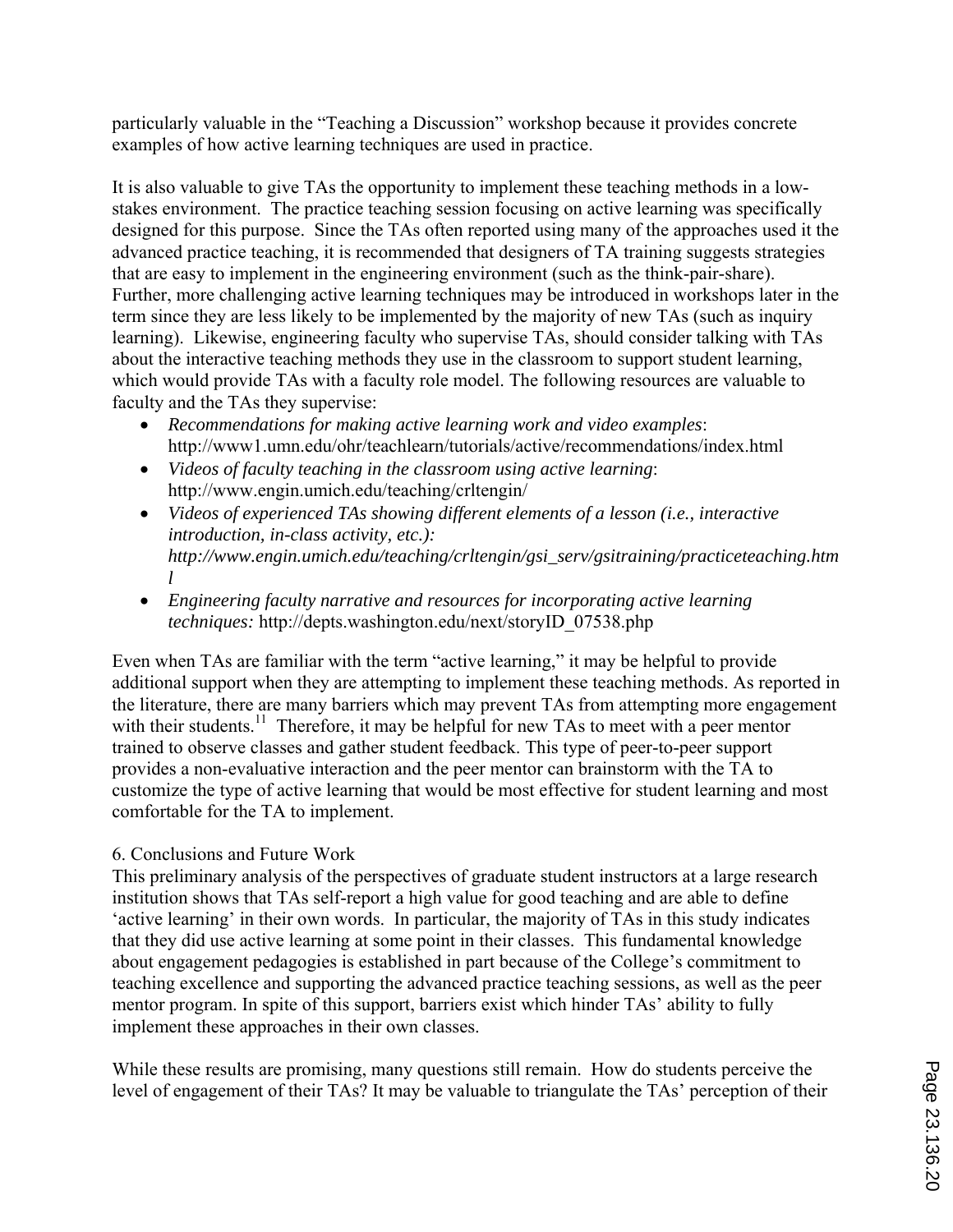use of active learning with a classroom observation. In addition, are there other factors such as career aspirations, faculty support for the use of active learning in the classroom, and previous positive student experiences with active learning that are more likely to predict whether or not novice TAs use these engagement pedagogies in their class? Even further, are there additional questions that might illuminate TAs' motivation for using active learning based on self-efficacy or self-determination theory? These questions pose interesting directions for continued research. This approach to improving undergraduate education through the professional development of graduate student instructors has the potential to create a culture of active engagement among the graduate student population.

#### 7. Acknowledgements

I would like to thank Kris Gorman, CRLT Postdoctoral Research Scholar, who conducted the statistical analysis for this project. Additionally, I am grateful to James Holloway, Associate Dean for Undergraduate Education and the College of Engineering for their continued support and commitment to excellence in graduate student instructor training and the Engineering Teaching Consultants program (peer mentor program).

#### References

- 1. Bullard, L., Felder, R., & Raubenheimer, D. (2008, June). *Effects of active learning on student performance and retention*. Paper presented at the 2008 American Society for Engineering Education Conference and Exposition, Pittsburgh, PA.
- 2. Center for Research on Learning and Teaching (n.d.) *A guidebook for University of Michigan graduate student instructors. University of Michigan.* Ann Arbor, MI. Retrieved from http://www.crlt.umich.edu/gsis/gsi\_guide
- 3. Center for Research on Learning and Teaching in Engineering (n.d.) *Practice teaching*. University of Michigan. Ann Arbor, MI. Retrieved from http://www.engin.umich.edu/teaching/crltengin/gsi\_serv/gsitraining/practiceteaching.html
- 4. Deslauriers, L., Schelew, E., & Wieman, C. (2011). Improved learning in a large-enrollment physics class. *Science*, *332*. 862-864. DOI: 10.1126/science.1201783
- 5. Golde, C.M., & Dore, T.M. (2001). *At cross purposes: What the experiences of doctoral students reveal about doctoral education*. Philadelphia, PA: Pew Charitable Trusts.
- 6. Hollar, K., Carlson, V. & Spencer, P. (2000). 1+1=3: Unanticipated benefits of a co-facilitation model for training teaching assistants. *Journal of Graduate Teaching Assistant Development*, *7* (3), 173-81.
- 7. Johnson, D.W., Johnson, R.T., & Smith, K.A. (1998). *Active learning: Cooperation in the college classroom*. Edina, MN: Interaction Book Company.
- 8. Kaplan, M. & Steiger, J. (2011). Strategies for incorporating theater in faculty development. In C. Cook & M. Kaplan (Eds.) *Advancing the culture of teaching on campus: How a teaching center can make a difference*. (pp. 183-195). Sterling, VA: Stylus Publishing.
- 9. Laws, P., Sokoloff, D., & R. Thornton, (1999, July) Promoting active learning using the results of physics education research, *UniServe Science News, 13.* Retrieved from http://science.uniserve.edu.au/newsletter/vol13/sokoloff.html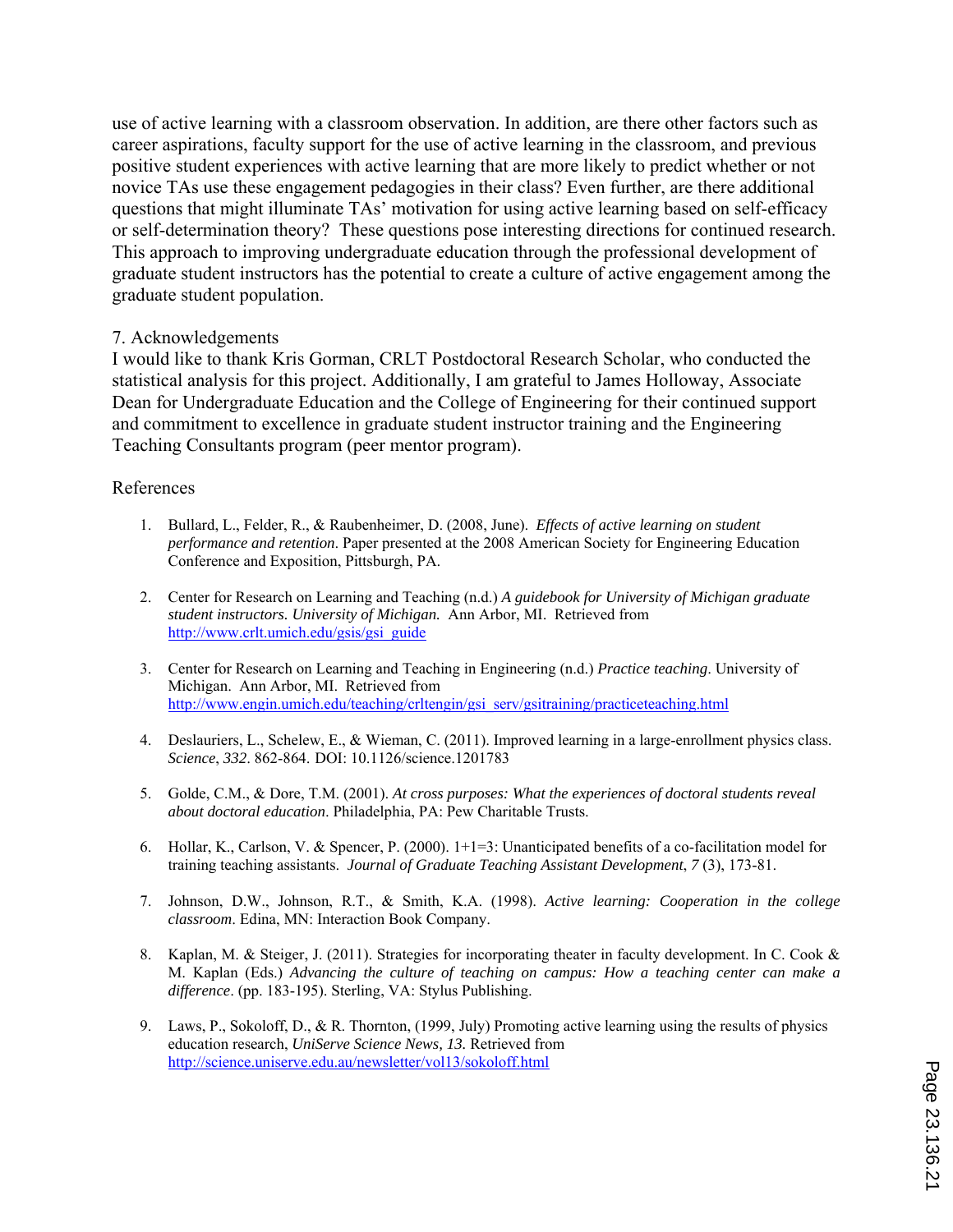- 10. Luft, J.A., Kurdziel, J.P., Roehrig, G. H., & Turner, J. (2004). Growing a garden without water: Graduate teaching assistants in introductory science laboratories at a doctoral/research university. *Journal of Research in Science Teaching, 41* (3), 211–233.
- 11. McGivney-Burelle, J., DeFranco, T., Vinsonhaler, C., & Santucci, K. (2001) Building bridges: Improving the teaching practices of TAs in the mathematics department. *Journal of Graduate Teaching Assistant Development*. *8* (2) 55-63.
- 12. Meizlish, D.M., Pinder-Grover, T., & Wright, M.C. (2012). Effective use of graduate peer teaching consultants: Recruitment, training, supervision, and evaluation. In K. Brinko (Eds.), *Practically Speaking* (pp. 307-313). Stillwater, OK: New Forums Press.
- 13. Miyake, A., Kost-Smith, L.E., Finkelstein, N. D., Pollock, S.J., Cohen, G. L. & Ito, T.A. (2010). Reducing the gender achievement gap in college science: A classroom study of values affirmation. *Science*. *330* (6008). 1234-1237 DOI: 10.1126/science.1195996
- 14. National Academy of Engineering. (2005) *Educating the engineer of 2020: Adapting engineering education to the new century*. Washington D.C.: National Academies Press.
- 15. Nyquist, J. D., & Sprague, J. (1998). Thinking developmentally about TAs. In M. Marinkovich, J. Prostko, & F. Stout (Eds.), *The professional development of graduate teaching assistants* (pp. 61-88). Bolton, MA: Anker.
- 16. O'Neal, C. & Karlin, J. (2004). Graduate student mentors: Meeting the challenges of the ongoing development of graduate student instructors. In C. Wehlburg & S. Chadwick-Blossey (Eds.), *To Improve the Academy: Vol.* 22. Resources for faculty, instructional and organizational development, (pp. 320-332). Bolton, MA: Anker.
- 17. Prince, M. (2004). Does active learning work? A review of the research. *Journal of Engineering Education*, *93* (3), 223-231.
- 18. Pinder, T. (2007) Teaching practice: Emphasis on active learning. In C. Ross and J. Dunphy (Eds.), *Strategies for Teaching Assistant and International Teaching Assistant Development*. (pp.76-79). San Francisco, CA; Jossey-Bass.
- 19. Pinder-Grover, T. Meizlish, D.M., & Wright, M. (2011). Graduate peer teaching consultants: Expanding the center's reach. In C. Cook & M. Kaplan (Eds.) *Advancing the culture of teaching on campus: How a teaching center can make a difference*. (pp. 80-90). Sterling, VA: Stylus Publishing.
- 20. Pinder-Grover, T., Root, S., and Cagin, E. (2008, June). *Preparing graduate students to be successful as teaching mentors and as future professionals*. Proceedings of the 2008 American Society for Engineering Education Annual Conference and Exposition*,* Pittsburgh, PA.
- 21. Prieto, L., Yamokoski, C. & Meyers, S. (2007). Teaching assistant training and supervision: An examination of optimal delivery modes and skill emphases. *Journal of Faculty Development. 21* (1). 33-43.
- 22. Ruhl, K., Hughes, C., & Schloss, P. (1987, Winter), Using the pause procedure to enhance lecture recall, *Teacher Education and Special Education*, 10, (14–18).
- 23. Smith, M. K., Wood, W. B., Adams, W.K., Wieman, C., Knight, J.K., Guild, N. & Su, T.T. (2009). Why peer discussion improves student performance on in-class concept questions. *Science*, *323* (5910). 122-124. DOI:10.1126/science.1165919
- 24. Stice, J., Felder, R., Woods, D. & Rugarcia, A. (2000). The future of engineering education IV. Learning how to teach. *Chemical Engineering Education, 34* (2), 118–127.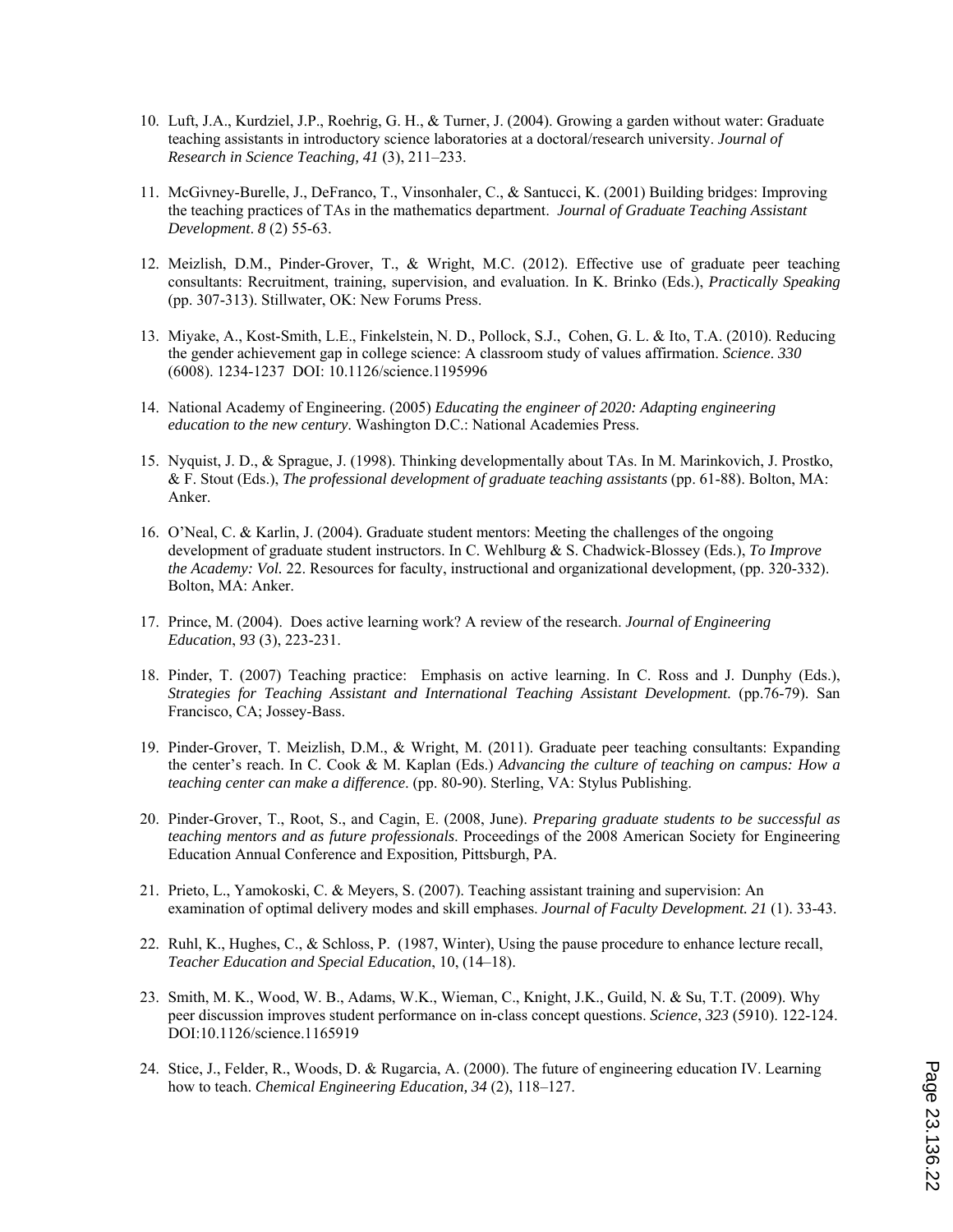#### **Engineering Graduate Student Instructor Teacher Training Agenda**

January 2012 9:00 a.m. — 4:30 p.m.

| $9:00 - 9:25$            | Registration and breakfast                                                       |
|--------------------------|----------------------------------------------------------------------------------|
|                          |                                                                                  |
| $9:25 - 9:55$            | Welcome remarks                                                                  |
|                          | Overview of Engineering GSI Teacher Training                                     |
| Welcome from the College |                                                                                  |
|                          |                                                                                  |
| $10:00 - 10:55$          | Concurrent session A                                                             |
|                          |                                                                                  |
|                          |                                                                                  |
|                          |                                                                                  |
|                          |                                                                                  |
|                          | $11:00 - 12:30$ Plenary session                                                  |
|                          | Climate in the Classroom: A Theater Performance                                  |
|                          | Information about practice teaching and active learning                          |
|                          |                                                                                  |
| $12:30 - 1:00$           | Lunch                                                                            |
|                          |                                                                                  |
| $1:00 - 1:55$            | Concurrent session B                                                             |
|                          |                                                                                  |
|                          |                                                                                  |
|                          |                                                                                  |
|                          |                                                                                  |
| $2:00 - 2:30$            | Graduate Student Union Informational Session: Employee Rights & Responsibilities |
|                          |                                                                                  |
| $2:30 - 2:40$            | Break and travel time                                                            |
|                          |                                                                                  |
| $2:40 - 4:30$            | Practice teaching sessions                                                       |
|                          | Practice teaching sessions will be in various rooms on campus.                   |
|                          |                                                                                  |

Advanced Practice Teaching Sessions

Please register for **one** of four available advanced practice teaching sessions listed below

- Session 1. Wednesday afternoon,  $01/18/12$ .  $2:45-5:15$  p.m.
- Session 2. Wednesday evening,  $01/18/12$ .  $5:00$ —7:30 p.m.
- Session 3. Thursday afternoon,  $01/19/12$ . 2:45-5:15 p.m.
- Session 4. Thursday evening,  $01/19/12$ .  $5:00$ —7:30 p.m.